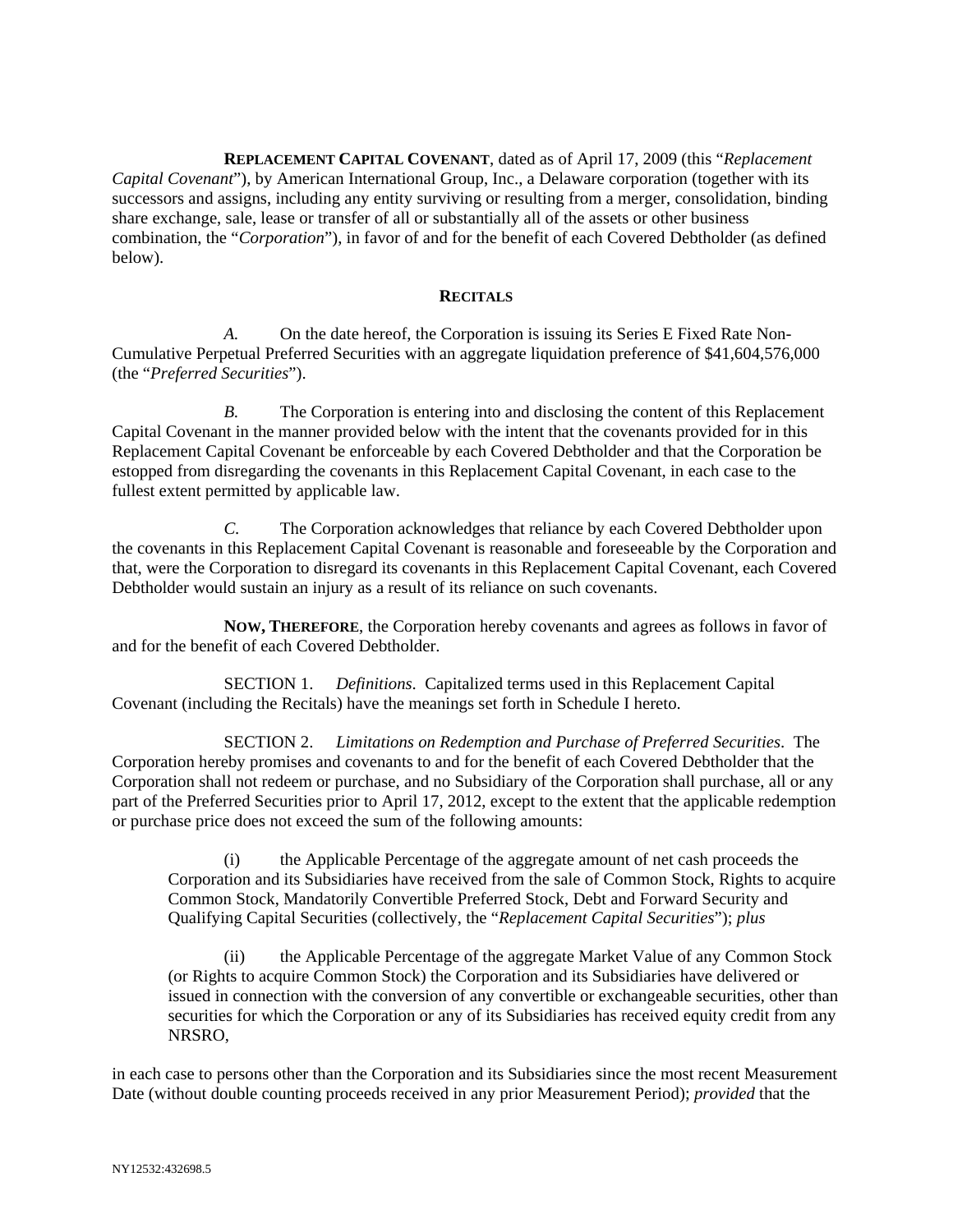limitations in this Section 2 shall not restrict the Corporation from exchanging any of the Preferred Securities for Common Stock or Qualifying Non-Cumulative Preferred Stock.

SECTION 3. *Covered Debt*. (a) The Corporation represents and warrants that the Initial Covered Debt is Eligible Senior Debt.

(b) On or during the 30-day period immediately preceding any Redesignation Date with respect to the Covered Debt then in effect, the Corporation shall identify the series of Eligible Debt that will become the Covered Debt on and after such Redesignation Date in accordance with the following procedures:

(i) the Corporation shall identify each series of its then outstanding unsecured, longterm indebtedness for money borrowed that is Eligible Debt;

(ii) if only one series of the Corporation's then outstanding unsecured, long-term indebtedness for money borrowed is Eligible Debt, such series shall become the Covered Debt commencing on the related Redesignation Date;

(iii) if the Corporation has more than one outstanding series of unsecured, long-term indebtedness for money borrowed that is Eligible Debt, then the Corporation shall identify the series that has the latest occurring final maturity date as of the date the Corporation is applying the procedures in this Section 3(b) and such series shall become the Covered Debt on the related Redesignation Date;

(iv) the series of outstanding long-term indebtedness for money borrowed that is determined to be Covered Debt pursuant to clause (ii) or (iii) above shall be the Covered Debt for purposes of this Replacement Capital Covenant for the period commencing on the related Redesignation Date and continuing to but not including the Redesignation Date as of which a new series of outstanding unsecured, long-term indebtedness is next determined to be the Covered Debt pursuant to the procedures set forth in this Section 3(b); and

(v) in connection with such identification of a new series of Covered Debt, the Corporation shall, as provided for in Section 3(c), give a notice and file with the Commission a Current Report on Form 8-K under the Securities Exchange Act including or incorporating by reference this Replacement Capital Covenant as an exhibit within the time frame provided for in such section.

(c) *Notice*. In order to give effect to the intent of the Corporation described in Recital B, the Corporation covenants that (i) simultaneously with the execution of this Replacement Capital Covenant or as soon as practicable after the date hereof, it shall (x) give notice to the Holders of the Initial Covered Debt, in the manner provided in the indenture relating to the Initial Covered Debt, of this Replacement Capital Covenant and the rights granted to such Holders hereunder and (y) file a copy of this Replacement Capital Covenant with the Commission as an exhibit to a Current Report on Form 8-K under the Securities Exchange Act; (ii) so long as the Corporation is a reporting company under the Securities Exchange Act, the Corporation will include in each Annual Report on Form 10-K filed with the Commission under the Securities Exchange Act a description of the covenant set forth in Section 2 and identify the series of long-term indebtedness for borrowed money that is Covered Debt as of the date such Form 10-K is filed with the Commission; (iii) if a series of the Corporation's long-term indebtedness for money borrowed (1) becomes Covered Debt or (2) ceases to be Covered Debt, the Corporation will give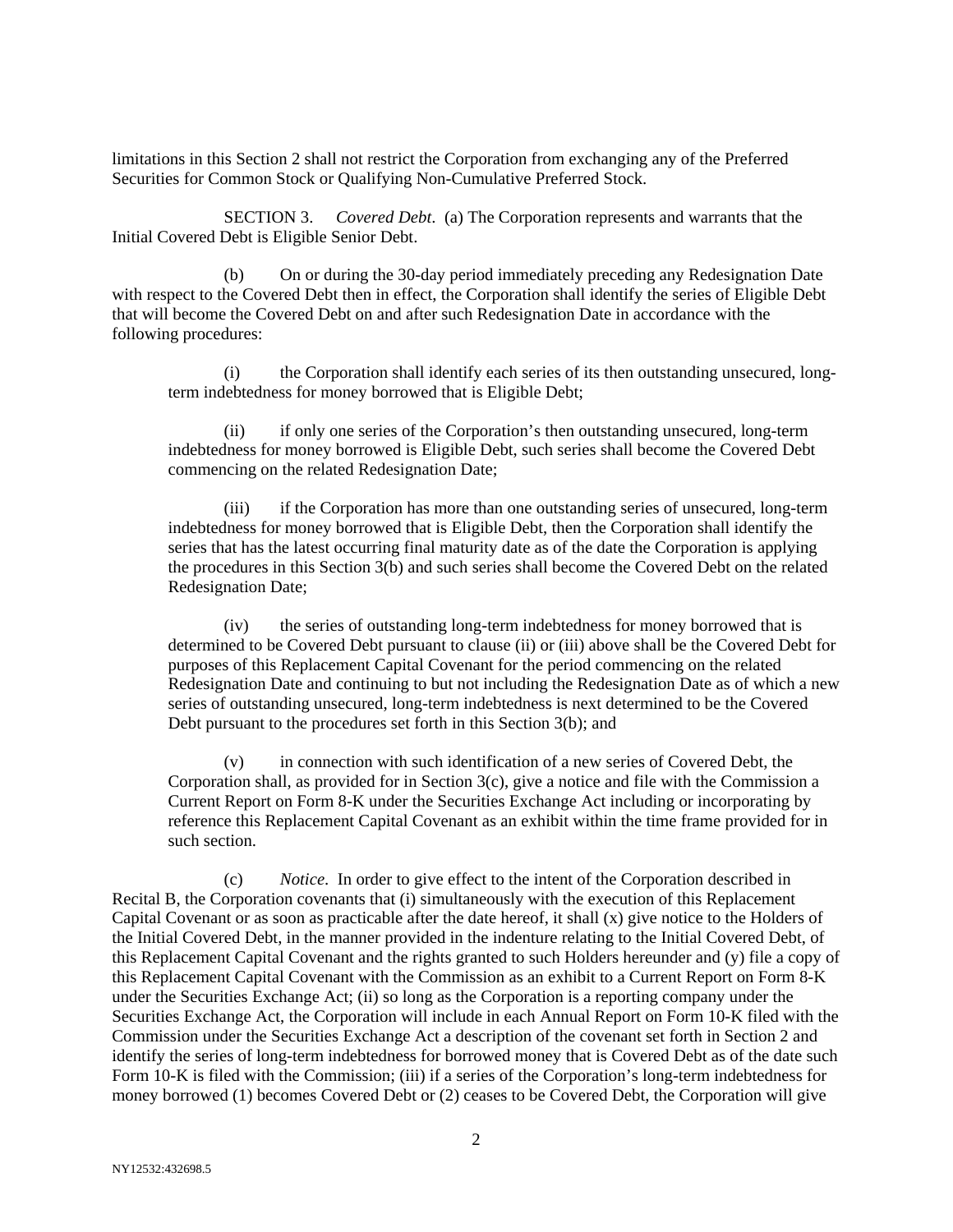notice of such occurrence within 30 days to the holders of such long-term indebtedness for money borrowed in the manner provided for in the indenture, fiscal agency agreement or other instrument under which such long-term indebtedness for money borrowed was issued and report such change in a Current Report on Form 8-K, which must include or and incorporate by reference this Replacement Capital Covenant, and in the Corporation's next Quarterly Report on Form 10-Q or Annual Report on Form 10-K, as applicable; (iv) if, and only if, the Corporation ceases to be a reporting company under the Securities Exchange Act, the Corporation will (A) post on its website the information otherwise required to be included in Securities Exchange Act filings pursuant to clauses (ii) and (iii) of this Section 3(c) and (B) cause a notice of the execution of this Replacement Capital Covenant to be posted on the Bloomberg screen for the Covered Debt or any successor Bloomberg screen and each similar third-party vendor's screen the Corporation reasonably believes is appropriate (each an "*Investor Screen*") and cause a hyperlink to a definitive copy of this Replacement Capital Covenant to be included on the Investor Screen for each series of Covered Debt, in each case to the extent permitted by Bloomberg or such similar thirdparty vendor, as the case may be; and (v) promptly upon request by any Holder of Covered Debt, the Corporation will provide such Holder with an executed copy of this Replacement Capital Covenant.

(d) The Corporation agrees that, if at any time the Covered Debt is held by a trust (for example, where the Covered Debt is part of an issuance of trust preferred securities), a holder of the securities issued by such trust may enforce (including by instituting legal proceedings) this Replacement Capital Covenant directly against the Corporation as though such holder owned Covered Debt directly, and the holders of such trust securities shall be deemed to be the Holders of "*Covered Debt*" for purposes of this Replacement Capital Covenant for so long as the indebtedness held by such trust remains Covered Debt hereunder.

SECTION 4. *Termination, Amendment and Waiver*. (a) The obligations of the Corporation pursuant to this Replacement Capital Covenant shall remain in full force and effect until the earliest date (the "*Termination Date*") to occur of (i) April 17, 2012, (ii) the date, if any, on which the Holders of a majority of the then outstanding principal amount of the then-effective series of Covered Debt consent or agree in writing to the termination of this Replacement Capital Covenant and the obligations of the Corporation hereunder and (iii) the date on which the Corporation ceases to have any series of outstanding Eligible Senior Debt or Eligible Subordinated Debt (in each case without giving effect to the rating requirement in clause (b) of the definition of each such term). From and after the Termination Date, the obligations of the Corporation pursuant to this Replacement Capital Covenant shall be of no further force and effect.

(b) This Replacement Capital Covenant may be amended or supplemented from time to time by a written instrument signed by the Corporation with the consent of the Holders of a majority of the then outstanding principal amount of the then-effective series of Covered Debt, *provided* that this Replacement Capital Covenant may be amended or supplemented from time to time by a written instrument signed only by the Corporation (and without the consent of the Holders of the then-effective series of Covered Debt) if any of the following apply (it being understood that any such amendment or supplement may fall into one or more of the following): (i) the effect of such amendment or supplement is solely to impose additional restrictions on, or eliminate certain of, the types of securities qualifying as Replacement Capital Securities and an officer of the Corporation has delivered to the Holders of the theneffective series of Covered Debt in the manner provided for in the indenture, fiscal agency agreement or other instrument with respect to such Covered Debt a written certificate to that effect, (ii) such amendment or supplement is not materially adverse to the rights of the Covered Debtholders hereunder and an officer of the Corporation has delivered to the Holders of the then-effective series of Covered Debt in the manner provided for in the indenture, fiscal agency agreement or other instrument with respect to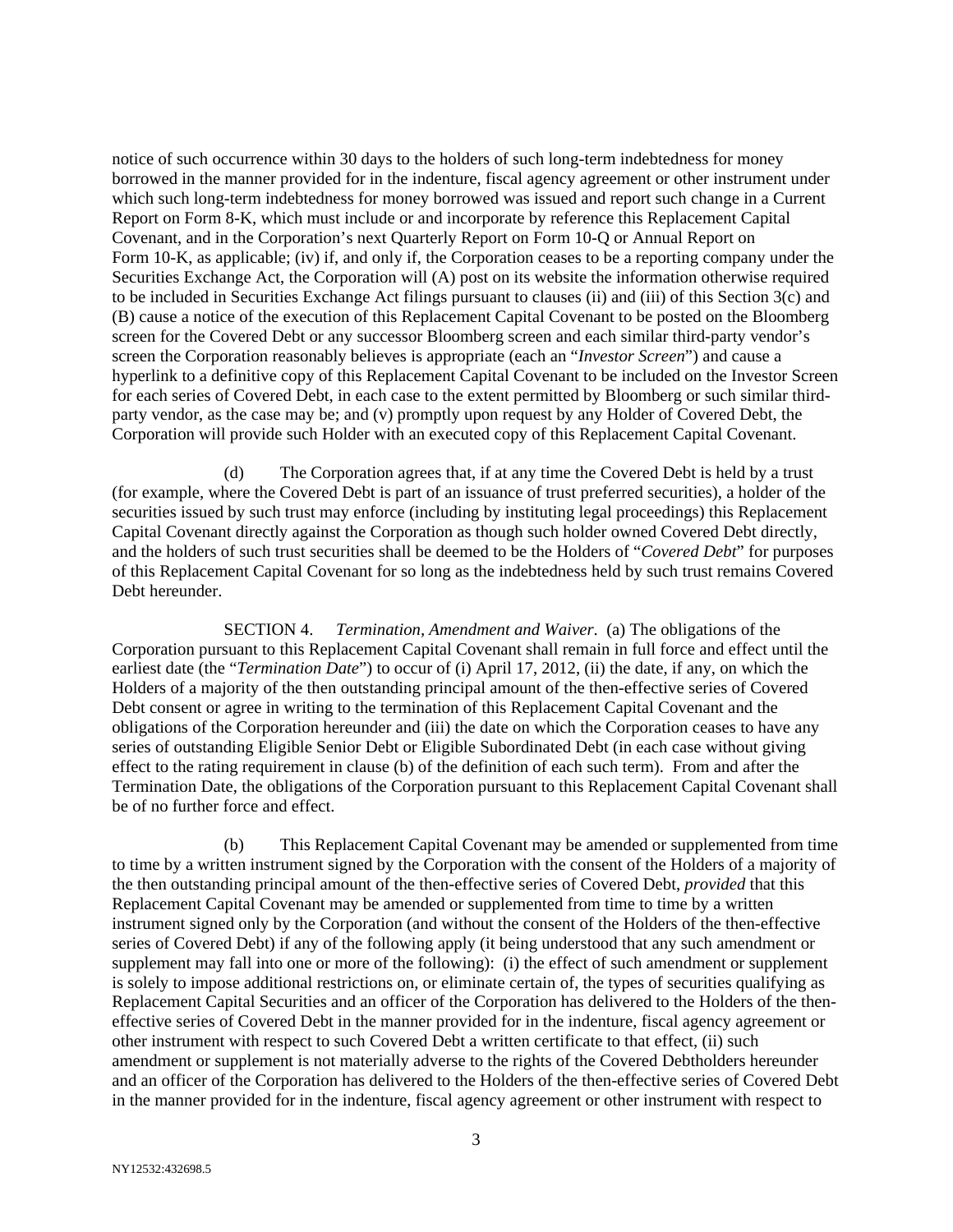such Covered Debt a written certificate stating that, in his or her determination, such amendment or supplement is not materially adverse to the Covered Debtholders, or (iii) such amendment or supplement eliminates Common Stock, Debt and Forward Security, Mandatorily Convertible Preferred Stock and/or Rights to acquire Common Stock as Replacement Capital Securities if, after the date of the Certificate of Designations, an accounting standard or interpretive guidance of an existing standard issued by an organization or regulator that has responsibility for establishing or interpreting accounting standards in the United States becomes effective such that there is more than an insubstantial risk that the failure to eliminate Common Stock, Debt and Forward Security, Mandatorily Convertible Preferred Stock and/or Rights to acquire Common Stock as Replacement Capital Securities would result in a reduction in the Corporation's earnings per share as calculated in accordance with generally accepted accounting principles in the United States. For this purpose, an amendment or supplement that adds new types of securities qualifying as Replacement Capital Securities or modifies the requirements of securities qualifying as Replacement Capital Securities will not be deemed materially adverse to the Holders of the then-effective series of Covered Debt if, following such amendment or supplement, this Replacement Capital Covenant would constitute a Qualifying Replacement Capital Covenant.

(c) For purposes of Sections  $4(a)$  and  $4(b)$ , the Holders whose consent or agreement is required to terminate, amend or supplement the obligations of the Corporation under this Replacement Capital Covenant shall be the Holders of the then-effective Covered Debt as of a record date established by the Corporation that is not more than 30 days prior to the date on which the Corporation proposes that such termination, amendment or supplement becomes effective.

SECTION 5. *Miscellaneous*. (a) This Replacement Capital Covenant shall be governed by and construed in accordance with the laws of the State of New York.

(b) This Replacement Capital Covenant shall be binding upon the Corporation and its successors and assigns and shall inure to the benefit of the Covered Debtholders as they exist from time-to-time (it being understood and agreed by the Corporation that any Person who is a Covered Debtholder at the time such Person acquires, holds or sells Covered Debt shall retain its status as a Covered Debtholder for so long as the series of long-term indebtedness for borrowed money owned by such Person is Covered Debt and, if such Person initiates a claim or proceeding to enforce its rights under this Replacement Capital Covenant after the Corporation has violated its covenants in Section 2 and before the series of long-term indebtedness for money borrowed held by such Person is no longer Covered Debt, such Person's rights under this Replacement Capital Covenant shall not terminate by reason of such series of long-term indebtedness for money borrowed no longer being Covered Debt). Other than the Covered Debtholders as provided in the previous sentence, no other Person shall have any rights under this Replacement Capital Covenant or be deemed a third party beneficiary of this Replacement Capital Covenant. In particular, no holder of the Preferred Securities is a third party beneficiary of this Replacement Capital Covenant.

(c) All demands, notices, requests and other communications to the Corporation under this Replacement Capital Covenant shall be deemed to have been duly given and made if in writing and (i) if served by personal delivery upon the Corporation, on the day so delivered (or, if such day is not a Business Day, the next succeeding Business Day) or (ii) if delivered by registered post or certified mail, return receipt requested, or sent to the Corporation by a national or international courier service, on the date of receipt by the Corporation (or, if such date of receipt is not a Business Day, the next succeeding Business Day), and in each case to the Corporation at the address set forth below, or at such other address as the Corporation may thereafter notify to Covered Debtholders or post on its website as the address for notices under this Replacement Capital Covenant: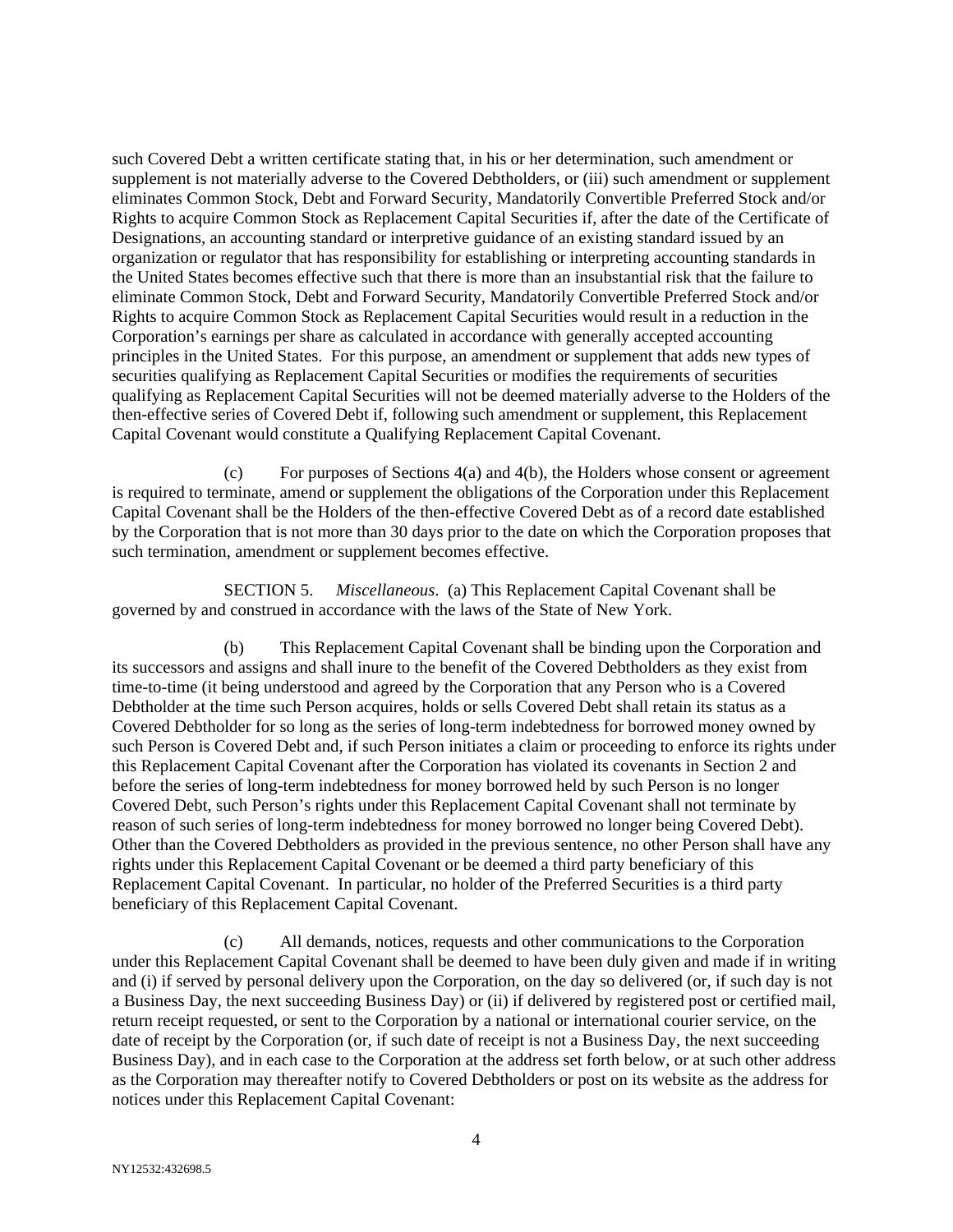American International Group, Inc. 70 Pine Street New York, New York 10270 Attention: Secretary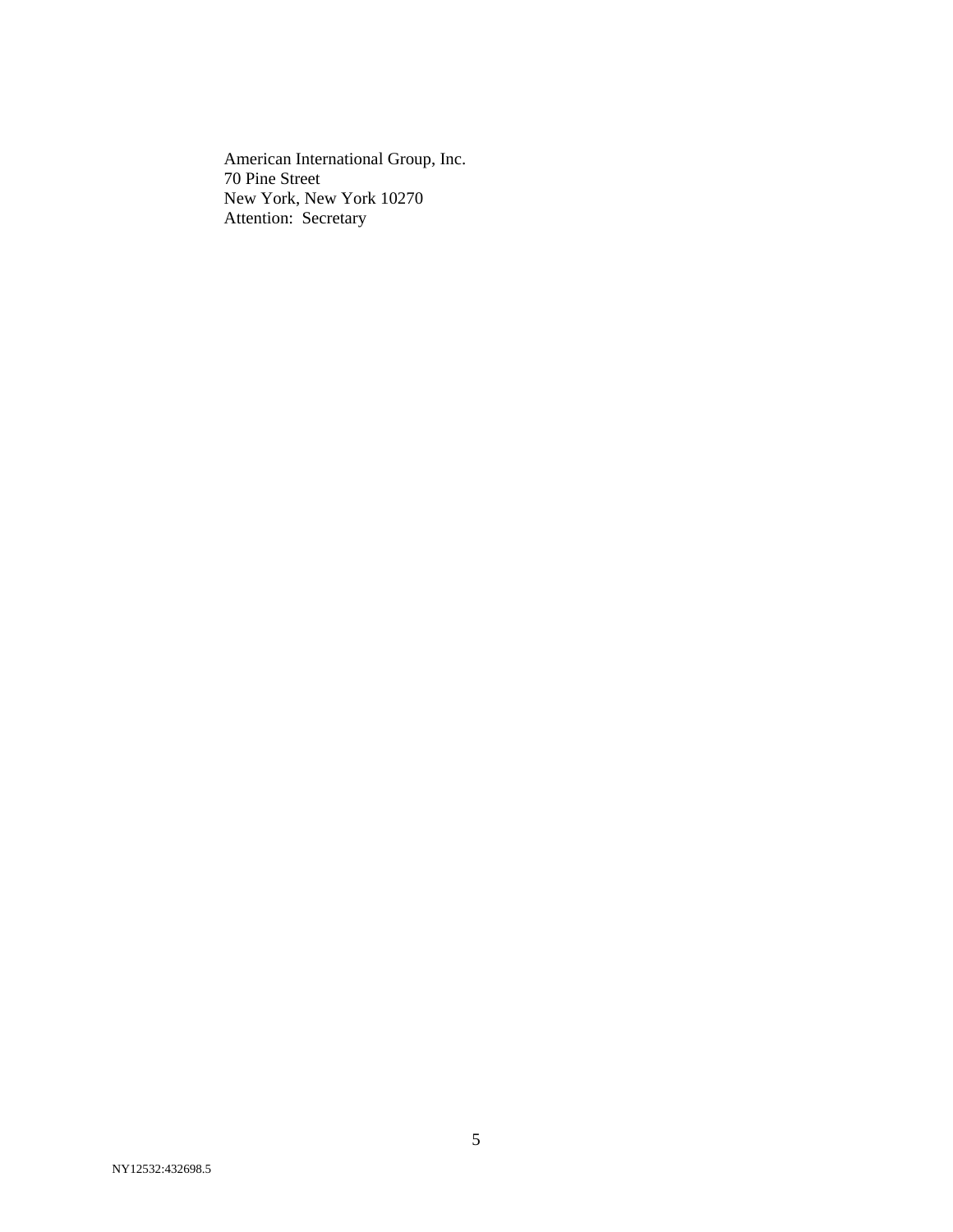IN WITNESS WHEREOF, the Corporation has caused this Replacement Capital Covenant to be executed by its duly authorized officer, as of the day and year first above written.

AMERICAN INTERNATIONAL GROUP, INC.

By: Conasteria D. Kelly

Title: Vice Chairman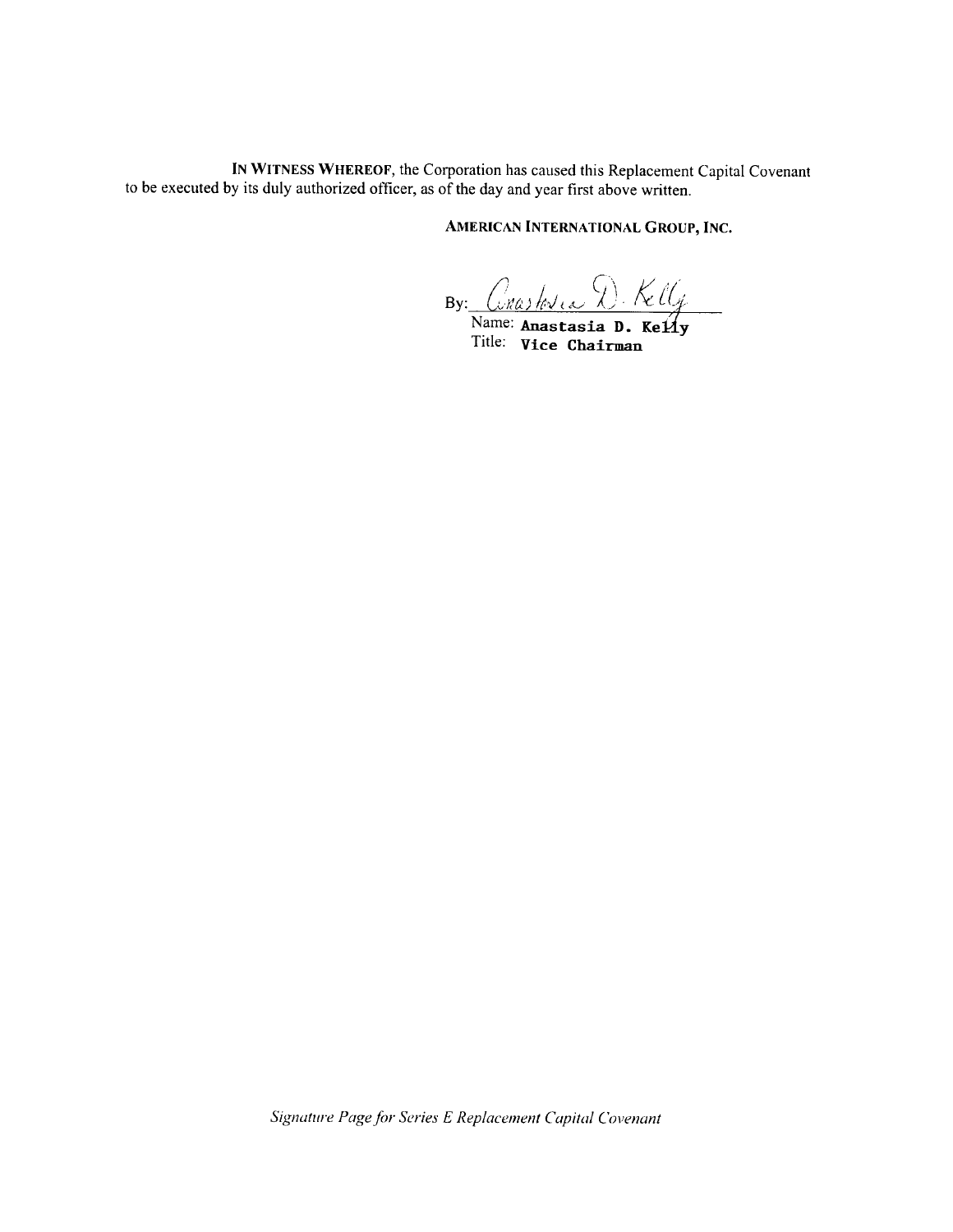## **DEFINITIONS**

"*Alternative Payment Mechanism*" means, with respect to any securities or combination of securities (together in this definition, "*securities*"), provisions in the related transaction documents that require the Corporation to issue (or use commercially reasonable efforts to issue) one or more types of APM Qualifying Securities raising eligible proceeds at least equal to the deferred Distributions on such securities and apply the proceeds to pay unpaid Distributions on such securities, commencing on the earlier of (x) the first Distribution Date after commencement of a deferral period on which the Corporation pays current Distributions on such securities and (y) the fifth anniversary of the commencement of such deferral period, and that

(a) define "eligible proceeds" to mean, for purposes of such Alternative Payment Mechanism, the net proceeds (after underwriters' or placement agents' fees, commissions or discounts and other expenses relating to the issuance or sale of the relevant securities, where applicable) that the Corporation has received during the 180 days prior to the related Distribution Date from the issuance of APM Qualifying Securities to persons that are not Subsidiaries of the Corporation up to the maximum issuance cap described below and up to the Preferred Cap in the case of APM Qualifying Securities that are Qualifying Non-Cumulative Preferred Stock or Mandatorily Convertible Preferred Stock;

(b) permit the Corporation to pay current Distributions on any Distribution Date out of any source of funds but (x) require the Corporation to pay deferred Distributions only out of eligible proceeds and (y) prohibit the Corporation from paying deferred Distributions out of any source of funds other than eligible proceeds, unless otherwise required at the time by any applicable regulatory authority or if an event of default has occurred that results in an acceleration of the principal amount of the relevant securities;

(c) include a Repurchase Restriction;

(d) limit the obligation of the Corporation to issue (or use commercially reasonable efforts to issue) APM Qualifying Securities up to:

(i) in the case of APM Qualifying Securities that are Common Stock or Qualifying Warrants, during the first five years of any deferral period  $(x)$  an amount from the issuance thereof pursuant to the Alternative Payment Mechanism equal to 2% of the Corporation's most recently published market capitalization or (y) a number of shares of Common Stock and Qualifying Warrants not in excess of 2% of the number of shares of outstanding Common Stock set forth in the Corporation's most recently published financial statements (the amount in clause (x) or (y) is referred to as the "*Common Cap*"); and

(ii) in the case of APM Qualifying Securities that are Qualifying Non-Cumulative Preferred Stock or Mandatorily Convertible Preferred Stock, an amount from the issuance thereof pursuant to the related Alternative Payment Mechanism (including at any point in time from all prior issuances of Qualifying Non-Cumulative Preferred Stock and still-outstanding Mandatorily Convertible Preferred Stock pursuant to such Alternative Payment Mechanism) equal to 25% of the liquidation or principal amount of the securities that are the subject of the related Alternative Payment Mechanism (the "*Preferred Cap*");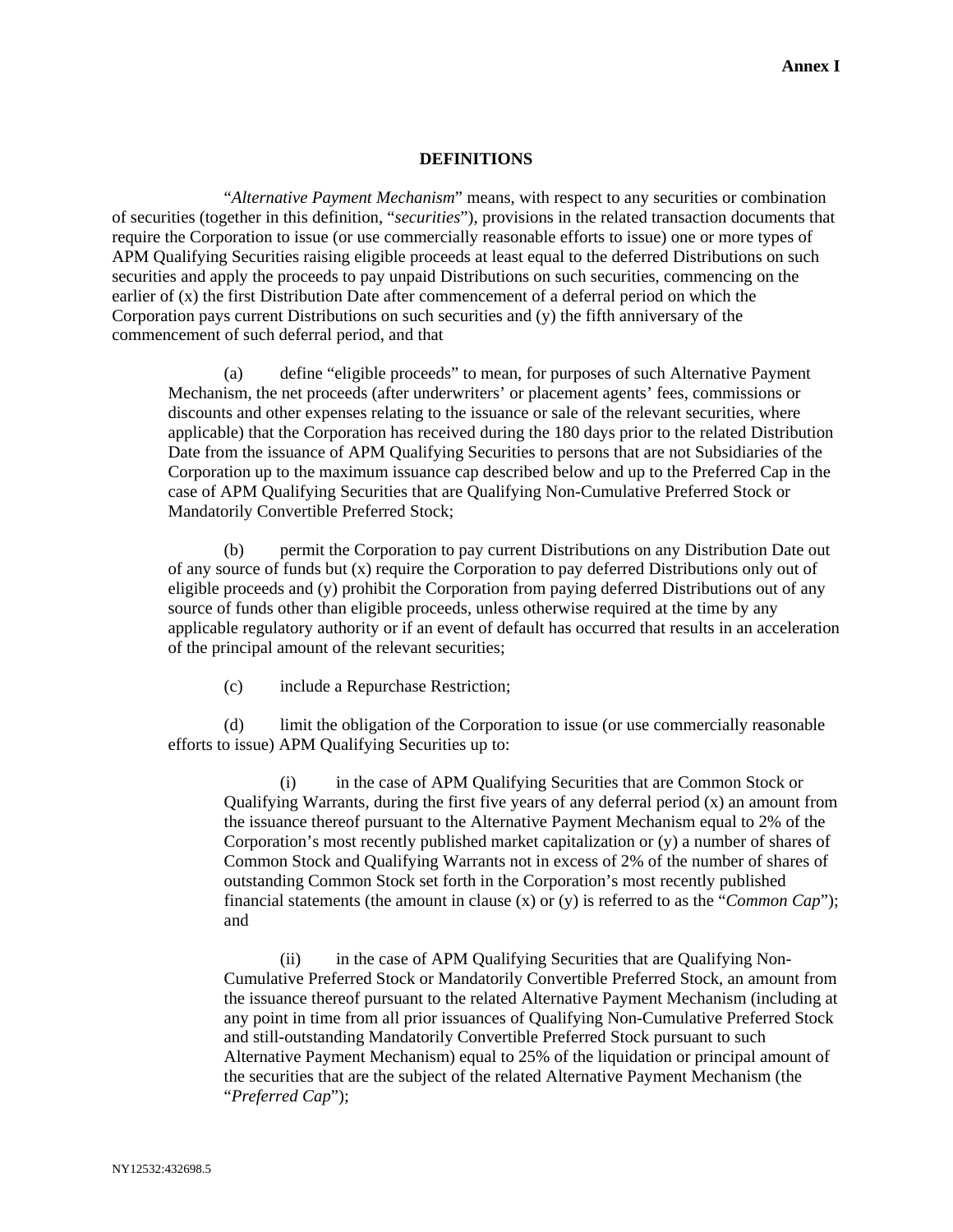(e) permit the Corporation, at its option, to impose a limitation on the issuance of APM Qualifying Securities consisting of Common Stock, Mandatorily Convertible Preferred Stock and Qualifying Warrants, in each case to a maximum issuance cap to be set at the Corporation's discretion, *provided* that such maximum issuance cap will be subject to the Corporation's agreement to use commercially reasonable efforts to increase the maximum issuance cap when reached and (i) simultaneously satisfy its future fixed or contingent obligations under other securities and derivative instruments that provide for settlement or payment in shares of Common Stock or (ii) if the Corporation cannot increase the maximum issuance cap as contemplated in the preceding clause, by requesting its board of directors to adopt a resolution for shareholder vote at the next occurring annual shareholders meeting to increase the number of shares of the Corporation's authorized common stock for purposes of satisfying the Corporation's obligations to pay deferred distributions;

(f) in the case of securities other than non-cumulative preferred stock, include a Bankruptcy Claim Limitation Provision; and

(g) permit the Corporation, at its option, to provide that if the Corporation is involved in a merger, consolidation, amalgamation, binding share exchange or conveyance, transfer or lease of assets substantially as an entirety to any other person or a similar transaction (a "*business combination*") where immediately after the consummation of the business combination more than 50% of the surviving or resulting entity's voting stock is owned by the shareholders of the other party to the business combination or continuing directors cease for any reason to constitute a majority of the directors of the surviving or resulting entity, then clauses (a), (b) and (c) above will not apply to any deferral period that is terminated on the next interest payment date following the date of consummation of the business combination. "*Continuing director*" means a director who was a director of the Corporation at the time the definitive agreement relating to the transaction was approved by the Corporation's board of directors;

*provided* (and it being understood) that:

 (1) the Corporation shall not be obligated to issue (or use commercially reasonable efforts to issue) APM Qualifying Securities for so long as a Market Disruption Event has occurred and is continuing;

 (2) if, due to a Market Disruption Event or otherwise, the Corporation is able to raise and apply some, but not all, of the eligible proceeds necessary to pay all deferred Distributions on any Distribution Date, the Corporation will apply any available eligible proceeds to pay accrued and unpaid Distributions on the applicable Distribution Date in chronological order subject to the Common Cap, the Preferred Cap, and any maximum issuance cap referred to in clause (e) above, as applicable; and

 (3) if the Corporation has outstanding more than one class or series of securities under which it is obligated to sell a type of APM Qualifying Securities and apply some part of the proceeds to the payment of deferred Distributions, then on any date and for any period the amount of net proceeds received by the Corporation from those sales and available for payment of deferred Distributions on such securities shall be applied to such securities on a *pro rata* basis up to the Common Cap, the Preferred Cap and any maximum issuance cap referred to above, as applicable, in proportion to the total amounts that are due on such securities.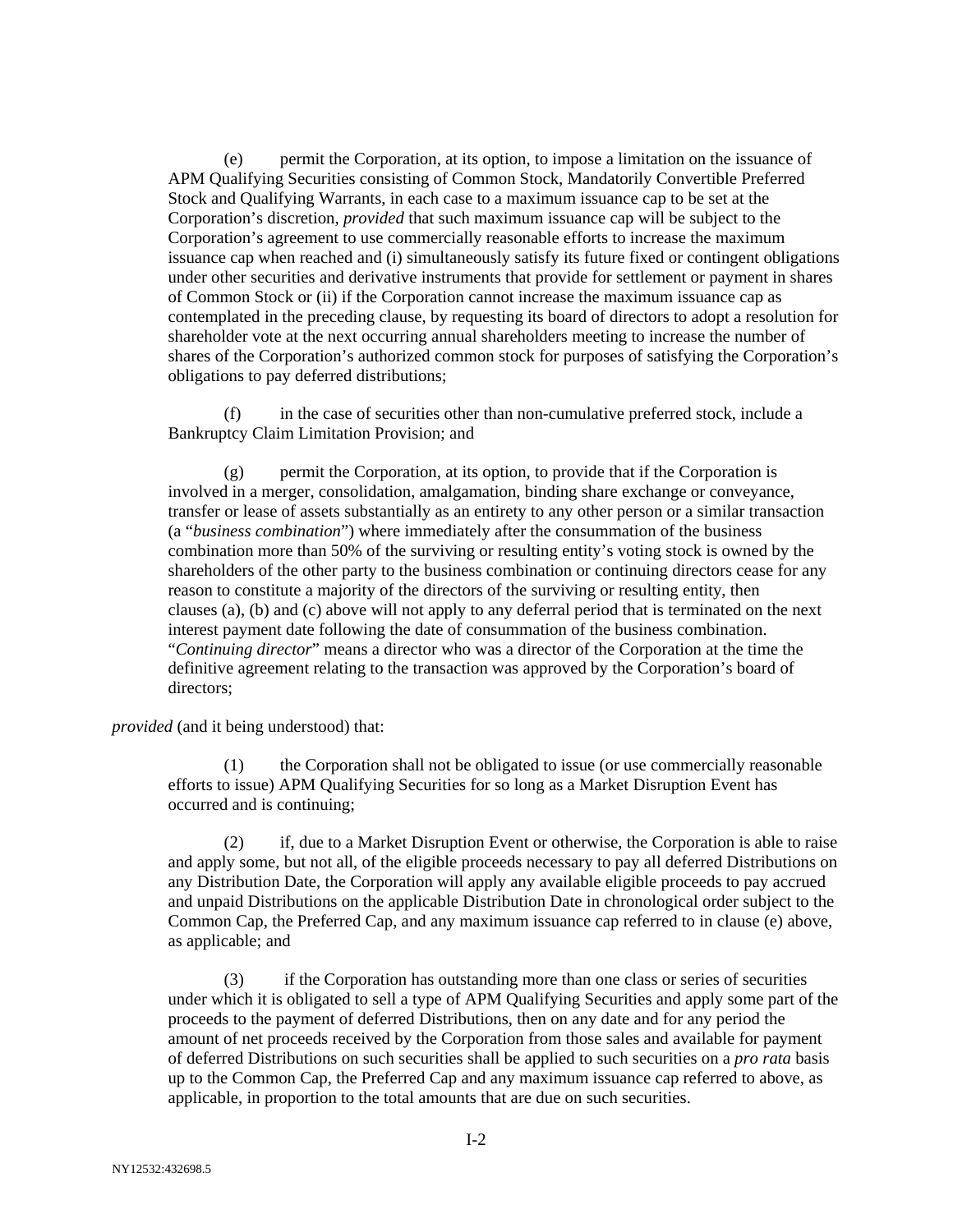"*APM Qualifying Securities*" means, with respect to an Alternative Payment Mechanism or a Mandatory Trigger Provision, one or more of the following (as designated in the transaction documents for the Qualifying Capital Securities that include an Alternative Payment Mechanism or a Mandatory Trigger Provision, as applicable):

- (i) Common Stock;
- (ii) Qualifying Warrants;
- (iii) Oualifying Non-Cumulative Preferred Stock; and
- (iv) Mandatorily Convertible Preferred Stock;

## *provided* that

(a) if the APM Qualifying Securities for any Alternative Payment Mechanism or Mandatory Trigger Provision include both Common Stock and Qualifying Warrants,

(i) such Alternative Payment Mechanism or Mandatory Trigger Provision may permit, but need not require, the Corporation to issue Qualifying Warrants; and

(ii) the Corporation may, without the consent of the holders of the Qualifying Capital Securities, amend the definition of APM Qualifying Securities to eliminate Common Stock or Qualifying Warrants (but not both) from the definition if, after the date of the Certificate of Designations, an accounting standard or interpretive guidance of an existing standard issued by an organization or regulator that has responsibility for establishing or interpreting accounting standards in the United States becomes effective so that there is more than an insubstantial risk that the failure to do so would result in a reduction in the Corporation's earnings per share as calculated for financial reporting purposes; and

(b) if the APM Qualifying Securities for any Alternative Payment Mechanism or Mandatory Trigger Provision include Mandatorily Convertible Preferred Stock,

(i) such Alternative Payment Mechanism or Mandatory Trigger Provision may permit, but need not require, the Corporation to issue Mandatorily Convertible Preferred Stock; and

(ii) the Corporation may, without the consent of the holders of the Qualifying Capital Securities, amend the definition of APM Qualifying Securities to eliminate Mandatorily Convertible Preferred Stock from the definition if, after the date of the Certificate of Designations, an accounting standard or interpretive guidance of an existing standard issued by an organization or regulator that has responsibility for establishing or interpreting accounting standards in the United States becomes effective so that there is more than an insubstantial risk that the failure to do so would result in a reduction in the Corporation's earnings per share as calculated for financial reporting purposes.

"*Applicable Percentage*" means: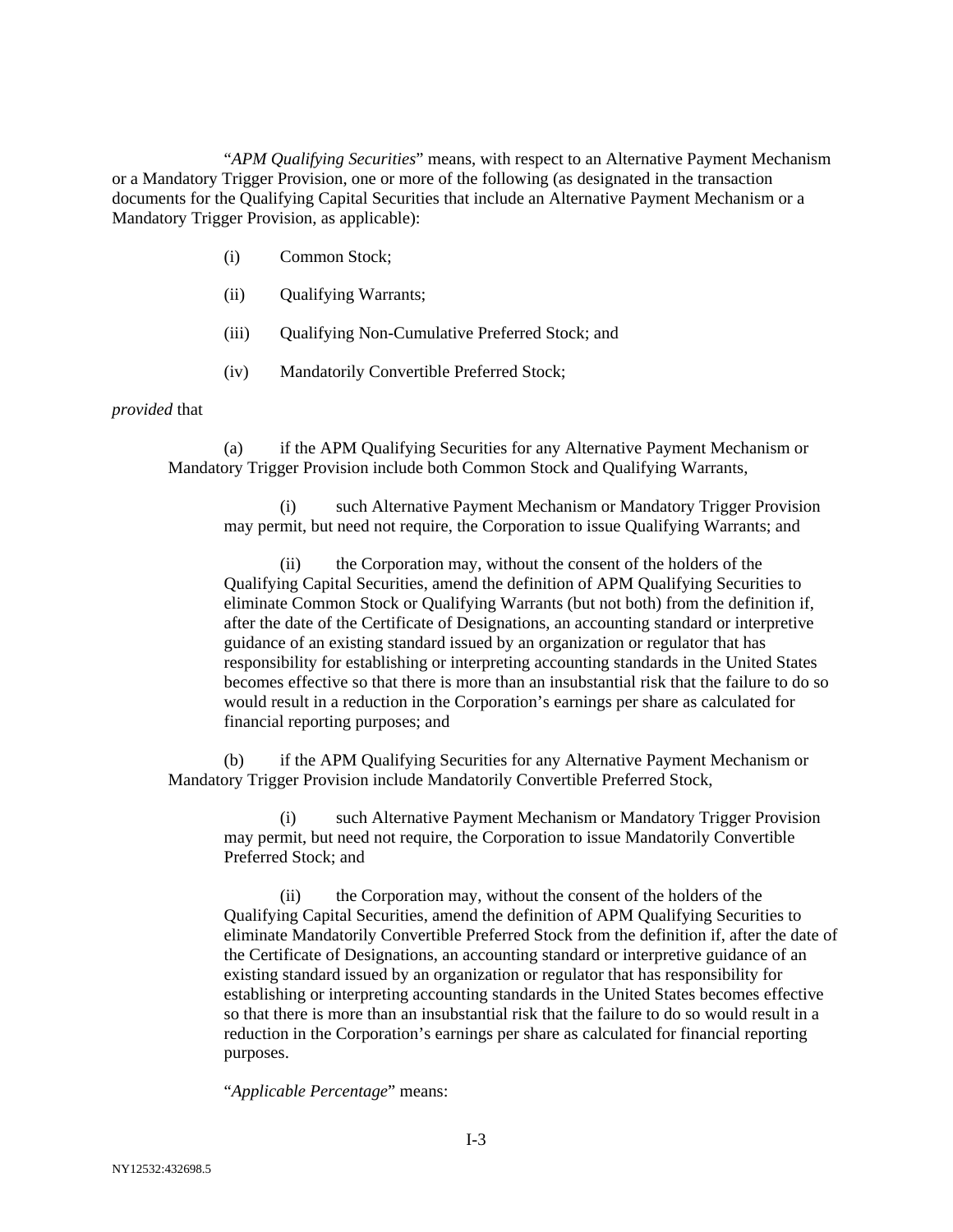(i) in the case of any Common Stock or Rights to acquire Common Stock, 133.33%; and

(ii) in the case of any Mandatorily Convertible Preferred Stock, Debt and Forward Security or Qualifying Capital Securities, 100%.

"*Assurance Agreement*" means the Assurance Agreement, by the Corporation in favor of eligible employees dated as of June 27, 2005, relating to certain obligations of Starr International Company, Inc. (as such agreement may be amended, supplemented, extended, modified or replaced from time to time).

"*Bankruptcy Claim Limitation Provision*" means, with respect to any securities or combination of securities that have an Alternative Payment Mechanism or a Mandatory Trigger Provision (together in this definition, "*securities*"), provisions that, upon any liquidation, dissolution, winding up or reorganization or in connection with any insolvency, receivership or proceeding under any bankruptcy law with respect to the issuer, limit the claim of the holders of such securities to Distributions that accumulate during (A) any deferral period, in the case of securities that have an Alternative Payment Mechanism or (B) any period in which the issuer fails to satisfy one or more financial tests set forth in the terms of such securities or related transaction agreements, in the case of securities having a Mandatory Trigger Provision, to:

(i) in the case of securities having an Alternative Payment Mechanism or a Mandatory Trigger Provision with respect to which the APM Qualifying Securities do not include Qualifying Non-Cumulative Preferred Stock or Mandatorily Convertible Preferred Stock, 25% of the stated or principal amount of such securities then outstanding; and

(ii) in the case of any other securities, an amount not in excess of the sum of  $(x)$  the amount of accumulated and unpaid Distributions (including compounded amounts) that relate to the earliest two years of the portion of the deferral period for which Distributions have not been paid and (y) an amount equal to the excess, if any, of the Preferred Cap over the aggregate amount of net proceeds from the sale of Qualifying Non-Cumulative Preferred Stock and stilloutstanding Mandatorily Convertible Preferred Stock that the issuer has applied to pay such Distributions pursuant to the Alternative Payment Mechanism or the Mandatory Trigger Provision, *provided* that the holders of such securities are deemed to agree that, to the extent the remaining claim exceeds the amount set forth in subclause (x), the amount they receive in respect of such excess shall not exceed the amount they would have received had such claim ranked *pari passu* with the interests of the holders, if any, of Qualifying Non-Cumulative Preferred Stock.

In the case of any cumulative preferred stock that includes a Bankruptcy Claim Limitation Provision, such provision shall limit the liquidation preference of such cumulative preferred stock to its stated amount, plus an amount in respect of accumulated and unpaid dividends not in excess of the amount set forth in clause (i) or (ii) above, as applicable.

"*Business Day*" means each day other than a Saturday or Sunday or other day on which banking institutions in The City of New York are authorized or required by law or executive order to remain closed.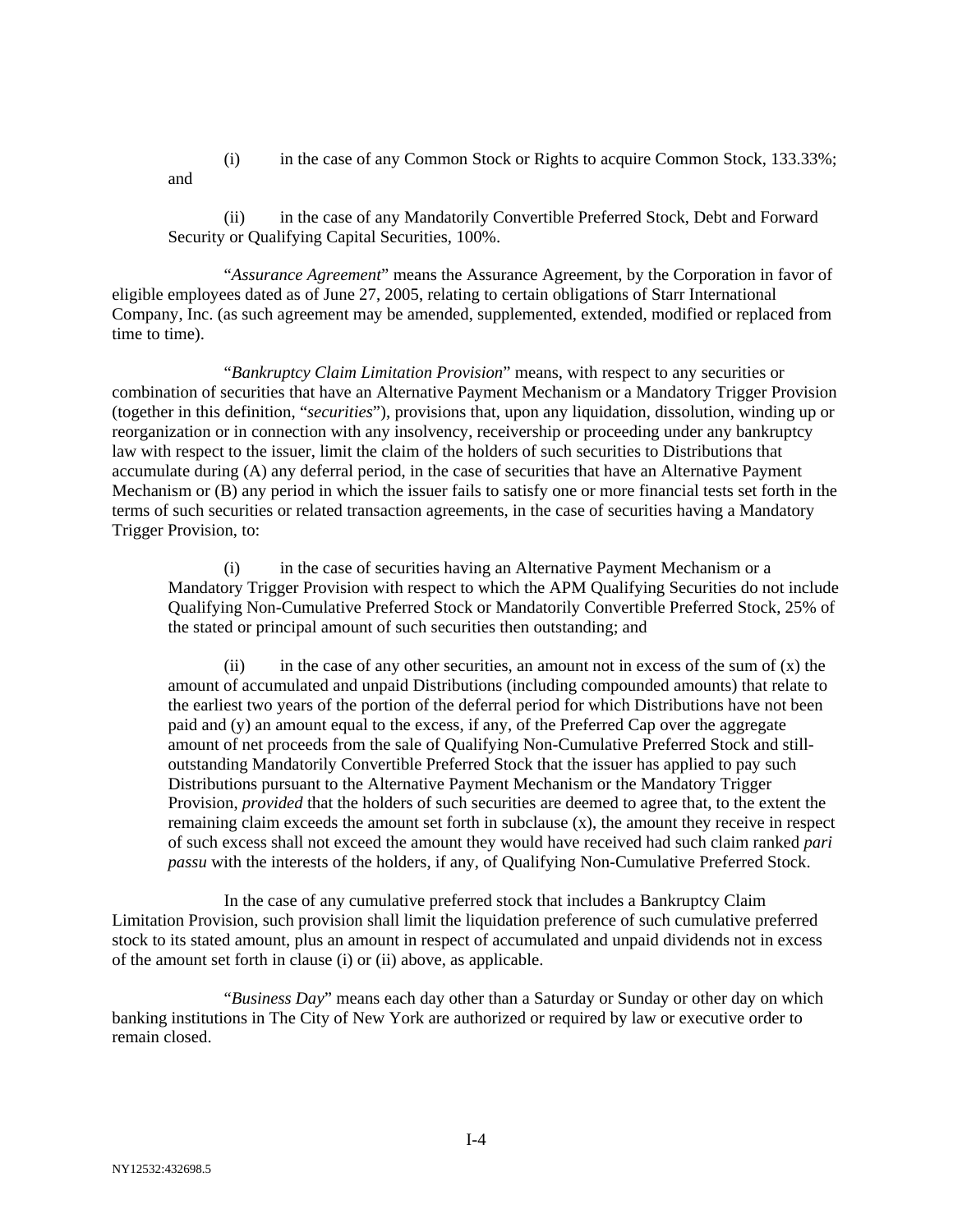"*Capital Stock*" means any and all shares, interests, rights to purchase, warrants, options, participations or other equivalents of or interests in (however designated) shares issued by the Corporation.

"*Certificate of Designations*" means the Certificate of Designations of Series E Fixed Rate Non-Cumulative Perpetual Preferred Stock of the Corporation filed with the Secretary of State of Delaware on April 17, 2009.

 "*Commission*" means the United States Securities and Exchange Commission or any successor agency.

"*Common Cap*" has the meaning specified in the definition of Alternative Payment Mechanism.

"*Common Stock*" means any equity securities of the Corporation (including equity securities held as treasury shares) or rights to acquire equity securities of the Corporation that have no preference in the payment of dividends or amounts payable upon the liquidation, dissolution or winding up of the Corporation (including a security that tracks the performance of, or relates to the results of, a business, unit or division of the Corporation), and any securities that have no preference in the payment of dividends or amounts payable upon liquidation, dissolution or winding up and are issued in exchange therefor in connection with a merger, consolidation, binding share exchange, business combination, recapitalization or other similar event.

"*Corporation*" has the meaning specified in the introduction to this instrument.

"*Covered Debt*" means (a) at the date of this Replacement Capital Covenant and continuing to but not including the first Redesignation Date, the Initial Covered Debt and (b) thereafter, commencing with each Redesignation Date and continuing to but not including the next succeeding Redesignation Date, the Eligible Debt identified pursuant to Section 3(b) as the Covered Debt for such period.

"*Covered Debtholder*" means each Person (whether a Holder or a beneficial owner holding through a participant in a clearing agency) that buys, holds or sells long-term indebtedness for money borrowed of the Corporation during the period that such long-term indebtedness for money borrowed is Covered Debt, *provided* that, except as provided in Section 5(b), a Person who has sold all of its right, title and interest in Covered Debt shall cease to be a Covered Debtholder at the time of such sale if, at such time, the Corporation has not breached or repudiated, or threatened to breach or repudiate, its obligations hereunder.

"*Debentures*" means any debt securities issued under the Subordinated Indenture (other than any debt securities with respect to which the provisions of Article 14 of the Subordinated Indenture have been modified or amended in any material respect).

"*Debt and Forward Security*" means a security or combination of securities (together in this definition, "*such securities*") that:

(i) gives the holder a beneficial interest in (a) a fractional interest in a stock purchase contract for a share of Common Stock that will be settled in three years or less, with the number of shares of Common Stock purchasable pursuant to such stock purchase contract to be within a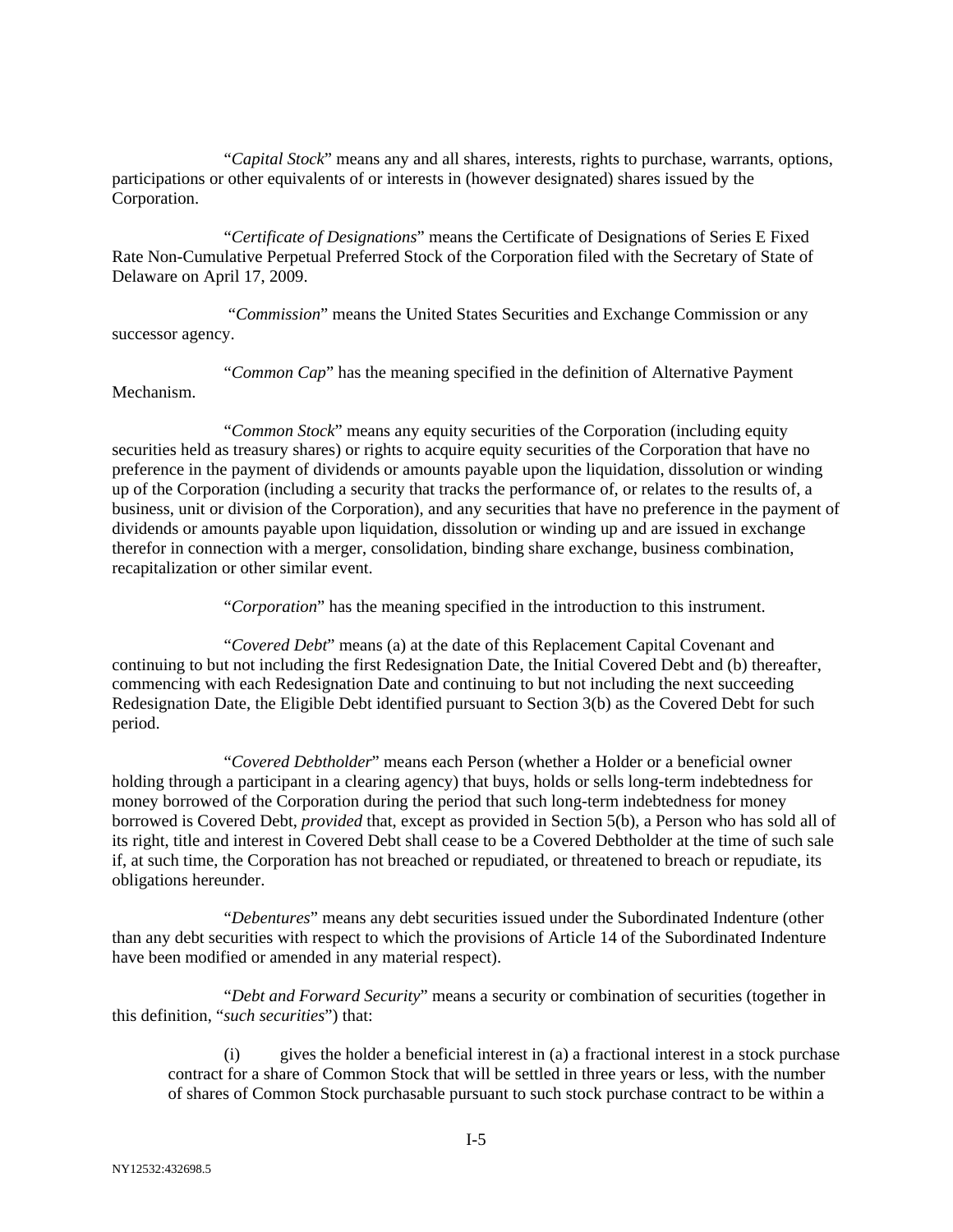range established at the time of issuance of such subordinated debt securities referred to in clause (b) hereof, subject to customary anti-dilution adjustments and (b) debt securities of the Corporation or one of its Subsidiaries that are not redeemable prior to settlement of the stock purchase contract;

(ii) provides that the holders directly or indirectly grant to the Corporation a security interest in such debt securities and their proceeds (including any substitute collateral permitted under the transaction documents) to secure such holders' direct or indirect obligation to purchase Common Stock pursuant to such stock purchase contracts;

(iii) includes a remarketing feature pursuant to which the debt securities of the Corporation or one of its Subsidiaries are remarketed to new investors commencing not later than the settlement date of the stock purchase contract; and

(iv) provides for the proceeds raised in the remarketing to be used to purchase Common Stock under the stock purchase contracts and, if there has not been a successful remarketing by the settlement date of the stock purchase contracts, provides that the stock purchase contracts will be settled by the Corporation exercising its remedies as a secured party with respect to its debt securities or other collateral directly or indirectly pledged by the holders in the Debt and Forward Security.

"*Distribution Date*" means, as to any securities or combination of securities, the dates on which Distributions on such securities are scheduled to be made.

"*Distribution Period*" means, as to any securities or combination of securities, each period from and including a Distribution Date for such securities to but not including the next succeeding Distribution Date for such securities.

"*Distributions*" means, as to a security or combination of securities, dividends, interest or other income distributions to the holders or beneficial owners thereof that are not Subsidiaries of the Corporation.

"*Eligible Debt*" means, at any time, Eligible Subordinated Debt or, if no Eligible Subordinated Debt is then outstanding, Eligible Senior Debt.

"*Eligible Senior Debt*" means, at any time in respect of any issuer, each series of outstanding unsecured long-term indebtedness for money borrowed of such issuer that (a) upon a bankruptcy, liquidation, dissolution or winding up of the issuer, ranks most senior among the issuer's then outstanding classes of unsecured indebtedness for money borrowed, (b) is then assigned a rating by at least one NRSRO (*provided* that this clause (b) shall apply on a Redesignation Date only if on such date the issuer has outstanding senior long-term indebtedness for money borrowed that satisfies the requirements of clauses (a), (c) and (d) that is then assigned a rating by at least one NRSRO), (c) has an outstanding principal amount of not less than \$250,000,000, and (d) was issued through or with the assistance of a commercial or investment banking firm or firms acting as underwriters, initial purchasers or placement or distribution agents. For purposes of this definition as applied to securities with a CUSIP number, each issuance of long-term indebtedness for money borrowed that has (or, if such indebtedness is held by a trust or other intermediate entity established directly or indirectly by the issuer, the securities of such intermediate entity that have) a separate CUSIP number shall be deemed to be a series of the issuer's long-term indebtedness for money borrowed that is separate from each other series of such indebtedness.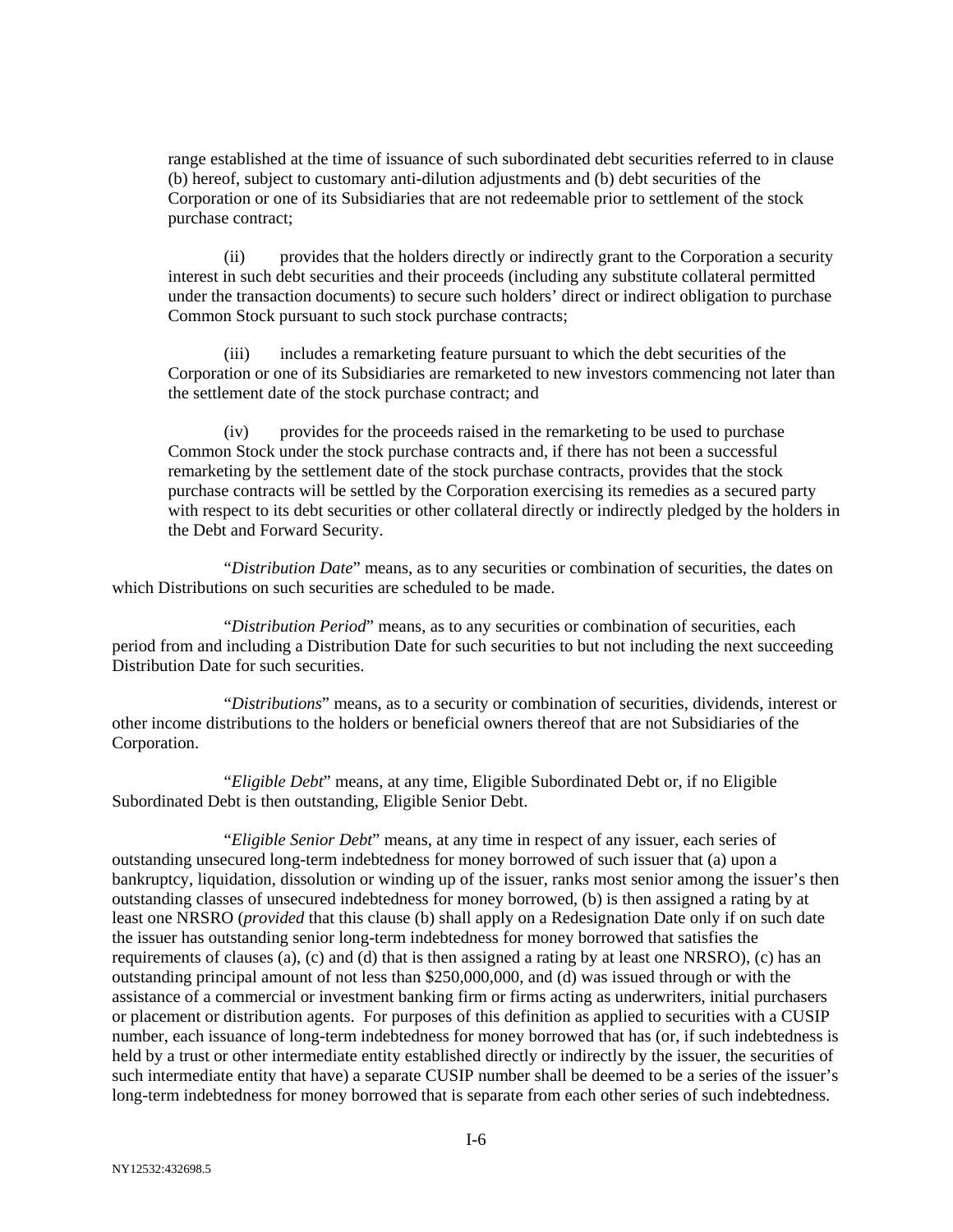"*Eligible Subordinated Debt*" means, at any time in respect of any issuer, each series of the issuer's then-outstanding unsecured long-term indebtedness for money borrowed that (a) upon a bankruptcy, liquidation, dissolution or winding up of the issuer, ranks senior to the Preferred Securities and subordinate to the issuer's then outstanding series of unsecured indebtedness for money borrowed that ranks most senior, (b) is then assigned a rating by at least one NRSRO (*provided* that this clause (b) shall apply on a Redesignation Date only if on such date the issuer has outstanding subordinated longterm indebtedness for money borrowed that satisfies the requirements in clauses (a), (c) and (d) that is then assigned a rating by at least one NRSRO), (c) has an outstanding principal amount of not less than \$250,000,000, and (d) was issued through or with the assistance of a commercial or investment banking firm or firms acting as underwriters, initial purchasers or placement or distribution agents. For purposes of this definition as applied to securities with a CUSIP number, each issuance of long-term indebtedness for money borrowed that has (or, if such indebtedness is held by a trust or other intermediate entity established directly or indirectly by the issuer, the securities of such intermediate entity that have) a separate CUSIP number shall be deemed to be a series of the issuer's long-term indebtedness for money borrowed that is separate from each other series of such indebtedness.

"*Employee Benefit Plan*" means any written purchase, savings, option, bonus, appreciation, profit sharing, thrift, incentive, pension or similar plan or arrangement or any written compensatory contract or arrangement.

"*Holder*" means, as to the Covered Debt then in effect, each holder of such Covered Debt as reflected on the securities register maintained by or on behalf of the Corporation with respect to such Covered Debt and each beneficial owner holding through a participant in a clearing agency.

"*Initial Covered Debt*" means the Corporation's 6.25% Notes due 2036, CUSIP No. 026874AZ0.

"*Intent-Based Replacement Disclosure*" means, as to any security or combination of securities, that the issuer has publicly stated its intention, either in the prospectus or other offering document under which such securities were initially offered for sale or in filings with the Commission made by the issuer prior to or contemporaneously with the issuance of such securities, that the issuer will repay, redeem, defease or purchase, and will cause its Subsidiaries to purchase, such securities only with the proceeds of replacement capital securities that have terms and provisions at the time of repayment, redemption, defeasance or purchase that are as or more equity-like than the securities then being repaid, redeemed, defeased or purchased, raised within 180 days prior to the applicable redemption or purchase date.

"*Mandatorily Convertible Preferred Stock*" means cumulative preferred stock with (a) no prepayment obligation on the part of the issuer thereof, whether at the election of the holders or otherwise, and (b) a requirement that the preferred stock convert into Common Stock within three years from the date of its issuance at a conversion ratio within a range established at the time of issuance of the preferred stock, subject to customary anti-dilution adjustments.

"*Mandatory Trigger Provision*" means, as to any security or combination of securities, provisions in the terms thereof or of the related transaction agreements that:

(i) upon a failure to satisfy one or more financial tests set forth in the terms of such securities or related transaction agreements, prohibit the issuer of such securities from making payment of Distributions on such securities (including without limitation all deferred and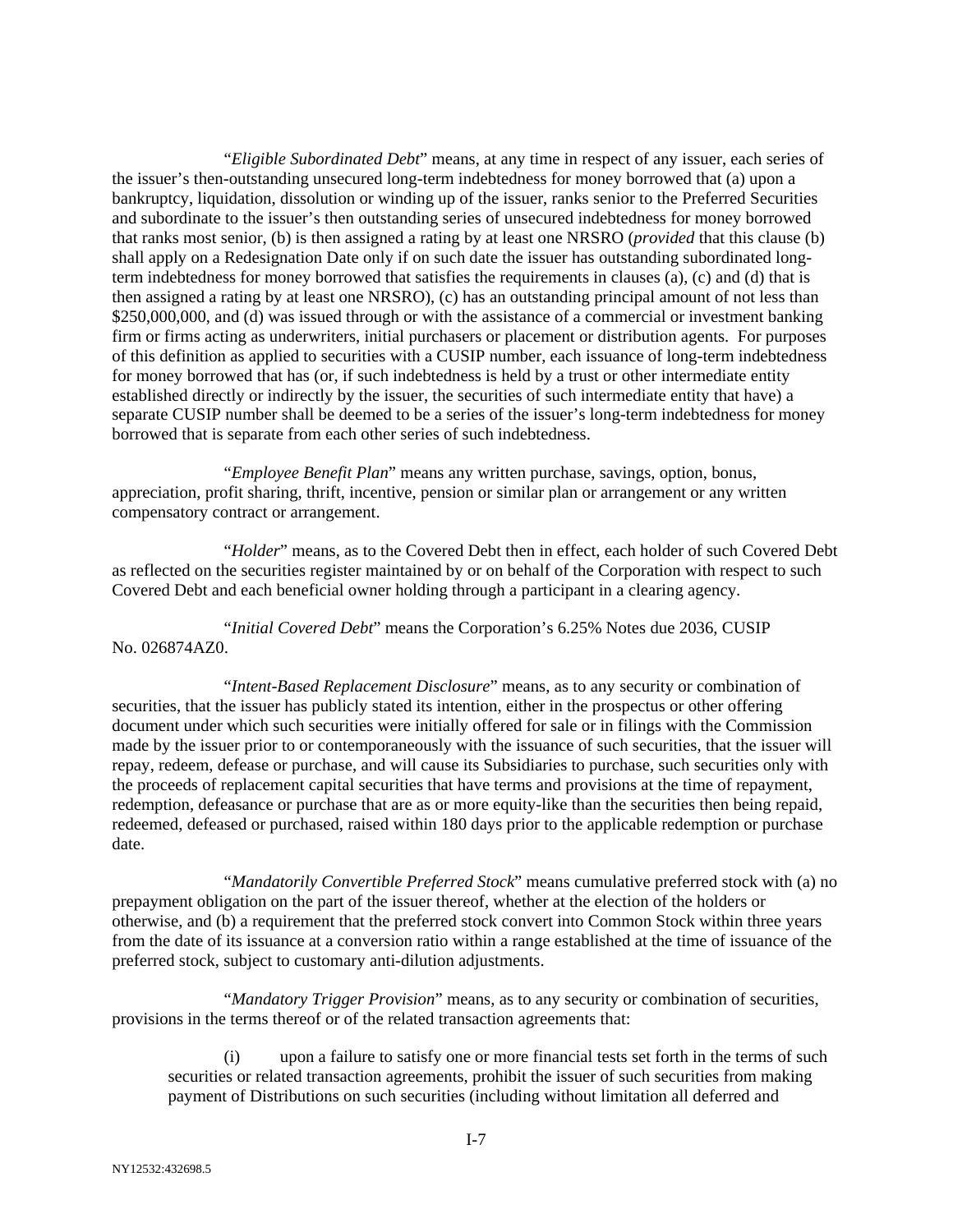accumulated amounts) other than out of the net proceeds of the issuance and sale of APM Qualifying Securities; *provided* that the amount of Qualifying Non-Cumulative Preferred Stock and Mandatorily Convertible Preferred Stock the net proceeds of which the issuer may apply to pay such Distributions pursuant to such provision may not exceed the Preferred Cap;

(ii) in the case of securities other than Non-Cumulative Perpetual Preferred Stock, require the issuance and sale of APM Qualifying Securities in an amount at least equal to the amount of unpaid Distributions on such securities (including without limitation all deferred and accumulated amounts) and the application of such net proceeds to the payment of such Distributions within two years of such failure; *provided* that if the Mandatory Trigger Provision does not require such issuance and sale within one year of such failure, the amount of Common Stock or Qualifying Warrants the net proceeds of which the issuer must apply to pay such Distributions pursuant to such provision may not exceed the Common Cap;

(iii) include a Repurchase Restriction if the provisions described in clause (i) do not require such issuance and sale within one year of such failure;

(iv) prohibit the issuer of such securities from redeeming, defeasing or purchasing any of its securities ranking, upon the liquidation, dissolution or winding up of the issuer, junior to or *pari passu* with any APM Qualifying Securities the proceeds of which were used to settle deferred interest during the relevant deferral period prior to the date six months after the issuer applies the net proceeds of the sales described in clause (i) above to pay such deferred Distributions in full, except where non-payment would cause the Corporation to breach the terms of the relevant instrument, subject to the exceptions set forth in clauses (i) and (ii) of the definition of Repurchase Restriction; and

(v) other than in the case of non-cumulative preferred stock, include a Bankruptcy Claim Limitation Provision;

*provided* (and it being understood) that:

 (1) the issuer shall not be obligated to issue (or to use commercially reasonable efforts to issue) APM Qualifying Securities for so long as a Market Disruption Event has occurred and is continuing;

 (2) if, due to a Market Disruption Event or otherwise, the issuer is able to raise and apply some, but not all, of the eligible proceeds necessary to pay all deferred Distributions on any Distribution Date, the issuer will apply any available eligible proceeds to pay accrued and unpaid Distributions on the applicable Distribution Date in chronological order subject to the Common Cap and the Preferred Cap, as applicable; and

 (3) if the issuer has outstanding more than one class or series of securities under which it is obligated to sell a type of APM Qualifying Securities and apply some part of the proceeds to the payment of deferred Distributions, then on any date and for any period the amount of net proceeds received by the issuer from those sales and available for payment of deferred Distributions on such securities shall be applied to such securities on a *pro rata* basis up to the Common Cap and the Preferred Cap, as applicable, in proportion to the total amounts that are due on such securities.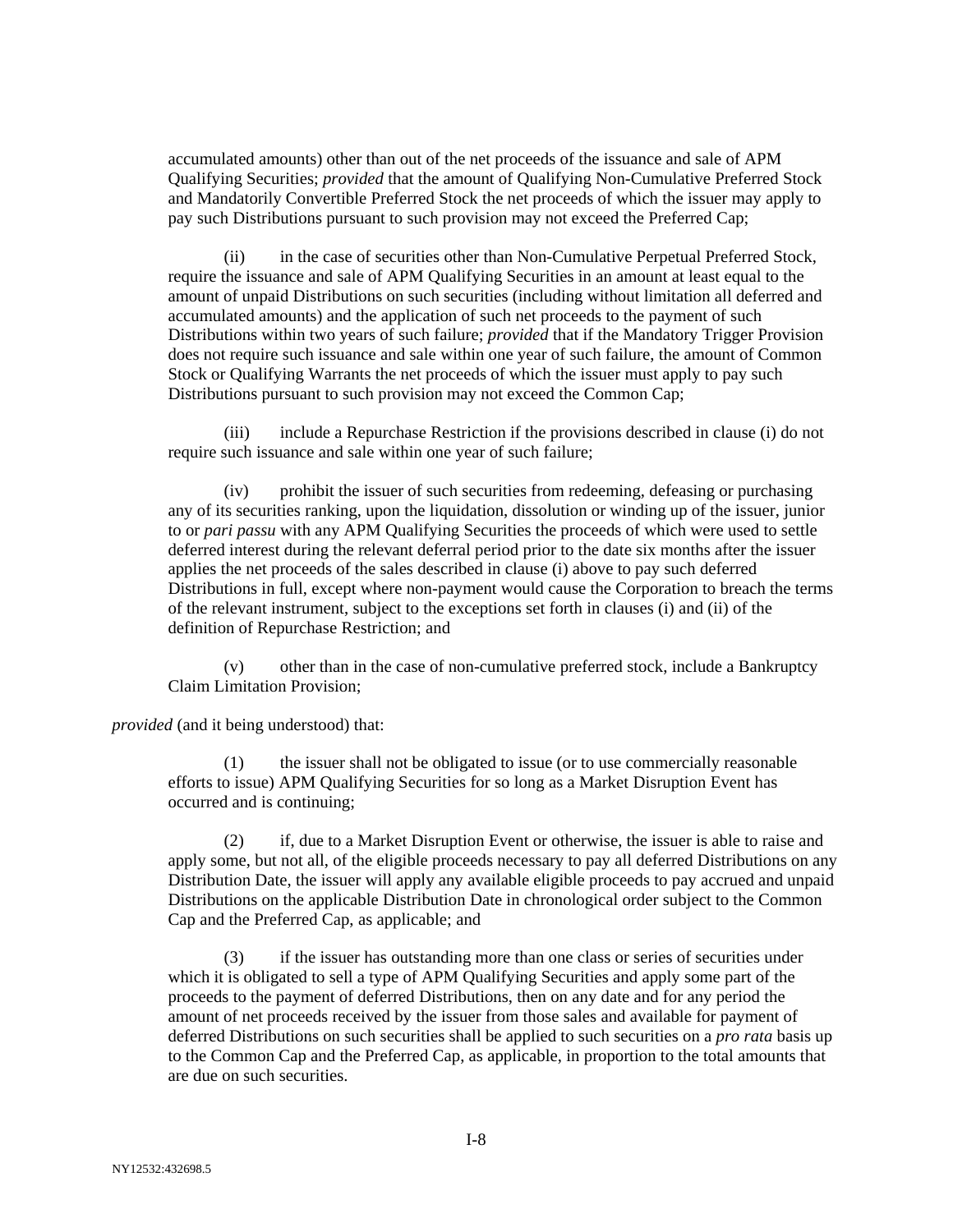No remedy other than Permitted Remedies will arise by the terms of such securities or related transaction agreements in favor of the holders of such securities as a result of the issuer's failure to pay Distributions because of the Mandatory Trigger Provision until Distributions have been deferred for one or more Distribution Periods that total together at least ten years.

"*Market Disruption Event*" means, with respect to any securities, the occurrence or existence of any of the following events or sets of circumstances:

(a) trading in securities generally (or in the Capital Stock) on the New York Stock Exchange or any other national securities exchange, or in the over-the-counter market, on which such securities or the Capital Stock are then listed or traded shall have been suspended or its settlement generally shall have been materially disrupted or minimum prices shall have been established on any such exchange or market by the relevant regulatory body or governmental agency having jurisdiction that materially disrupts or otherwise has a material adverse effect on trading in, or the issuance and sale of, such securities or the Capital Stock;

(b) the Corporation would be required to obtain the consent or approval of its stockholders or the consent or approval of, license from, or registration with, a regulatory body (including, without limitation, any securities exchange) or governmental authority to issue and sell such securities, and the Corporation fails to obtain that consent or approval or to receive such license or effect such registration notwithstanding its commercially reasonable efforts to obtain that consent, approval, license or registration;

(c) an event occurs and is continuing as a result of which the offering document for the offer and sale of such securities would, in the Corporation's reasonable judgment, contain an untrue statement of a material fact or omit to state a material fact required to be stated in that offering document or necessary to make the statements in that offering document not misleading, *provided* that (i) one or more events described under this clause (c) shall not constitute a Market Disruption Event with respect to a period of more than 90 days in any 180-day period and (ii) multiple suspension periods contemplated by this clause (c) shall not exceed an aggregate of 180 days in any 360-day period;

(d) the Corporation reasonably believes that the offering document for the offer and the sale of such securities would not be in compliance with a rule or regulation of the Commission (for reasons other than those referred to in clause (c) of this definition) and the Corporation is unable to comply with such rule or regulation or such compliance is unduly burdensome, *provided* that (i) one or more events described under this clause (d) shall not constitute a Market Disruption Event with respect to a period of more than 90 days in any 360-day period and (ii) multiple suspension periods contemplated by this clause (d) shall not exceed an aggregate of 180 days in any 360-day period;

(e) a banking moratorium shall have been declared by the federal or state authorities of the United States that results in a material disruption of any of the markets on which such securities are trading;

(f) a material disruption shall have occurred in commercial banking or securities settlement or clearance services in the United States;

(g) the United States shall have become engaged in hostilities, there shall have been an escalation in hostilities involving the United States, there shall have been a declaration of a national emergency or war by the United States or there shall have occurred any other national or international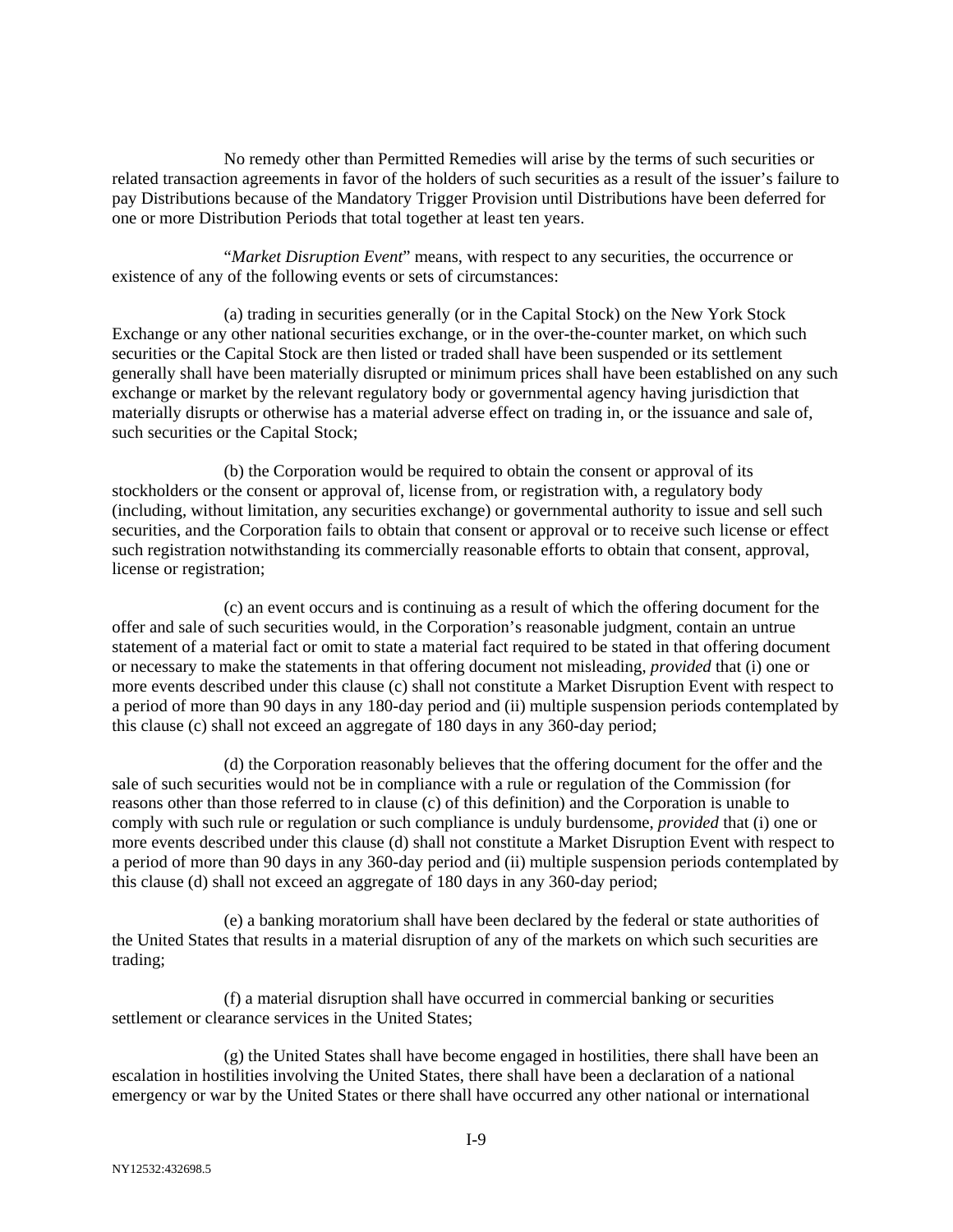calamity or crisis, such that market trading in securities generally (or in the Capital Stock) has been materially disrupted; or

(h) there shall have occurred such a material adverse change in general domestic or international economic, political or financial conditions, including, without limitation, as a result of terrorist activities, or the effect of international conditions on the financial markets in the United States, that materially disrupts the capital markets such as to make it, in the Corporation's judgment, impracticable or inadvisable to proceed with the offer and sale of such securities.

"*Market Value*" means, on any date, (i) in the case of Common Stock, the closing sale price per share of Common Stock (or if no closing sale price is reported, the average of the bid and ask prices or, if more than one in either case, the average of the average bid and the average ask prices) on that date as reported in composite transactions by the New York Stock Exchange or, if the Common Stock is not then listed on the New York Stock Exchange, as reported by the principal U.S. securities exchange on which the Common Stock is traded or quoted; if the Common Stock is not either listed or quoted on any U.S. securities exchange on the relevant date, the market price will be the average of the mid-point of the bid and ask prices for the Common Stock on the relevant date submitted by at least three nationally recognized independent investment banking firms selected by the Corporation for this purpose and (ii) in the case of Qualifying Warrants, a value determined by the Corporation's Board of Directors (or a duly authorized committee thereof) in good faith.

"*Measurement Date*" means, with respect to any redemption or purchase of the Preferred Securities, the date 180 days prior to delivery of notice of such redemption or the date of such purchase.

"*Measurement Period*" with respect to any notice date or purchase date means the period (i) beginning on the Measurement Date with respect to such notice date or purchase date and (ii) ending on such notice date or purchase date. Measurement Periods cannot run concurrently.

"*Non-Cumulative*" means, with respect to any securities, that the issuer may elect not to make any number of periodic Distributions without any remedy arising under the terms of the securities or related agreements in favor of the holders, other than one or more Permitted Remedies. Securities that include an Alternative Payment Mechanism shall also be deemed to be Non-Cumulative, other than for the purposes of the definitions of APM Qualifying Securities and Qualifying Non-Cumulative Preferred Stock.

"*NRSRO*" means any nationally recognized statistical rating organization as defined in Section 3(a)(62) of the Exchange Act (or any successor provision).

"*Optional Deferral Provision*" means, as to any securities, provisions in the terms thereof or of the related transaction agreements to the effect of either (a) or (b) below:

(a) (i) the issuer of such securities may, in its sole discretion, defer in whole or in part payment of Distributions on such securities for one or more consecutive Distribution Periods of up to five years or, if a Market Disruption Event is continuing, ten years, without any remedy other than Permitted Remedies and (ii) an Alternative Payment Mechanism (*provided* that such Alternative Payment Mechanism need not apply during the first 5 years of any deferral period and need not include a Common Cap or a Preferred Cap); or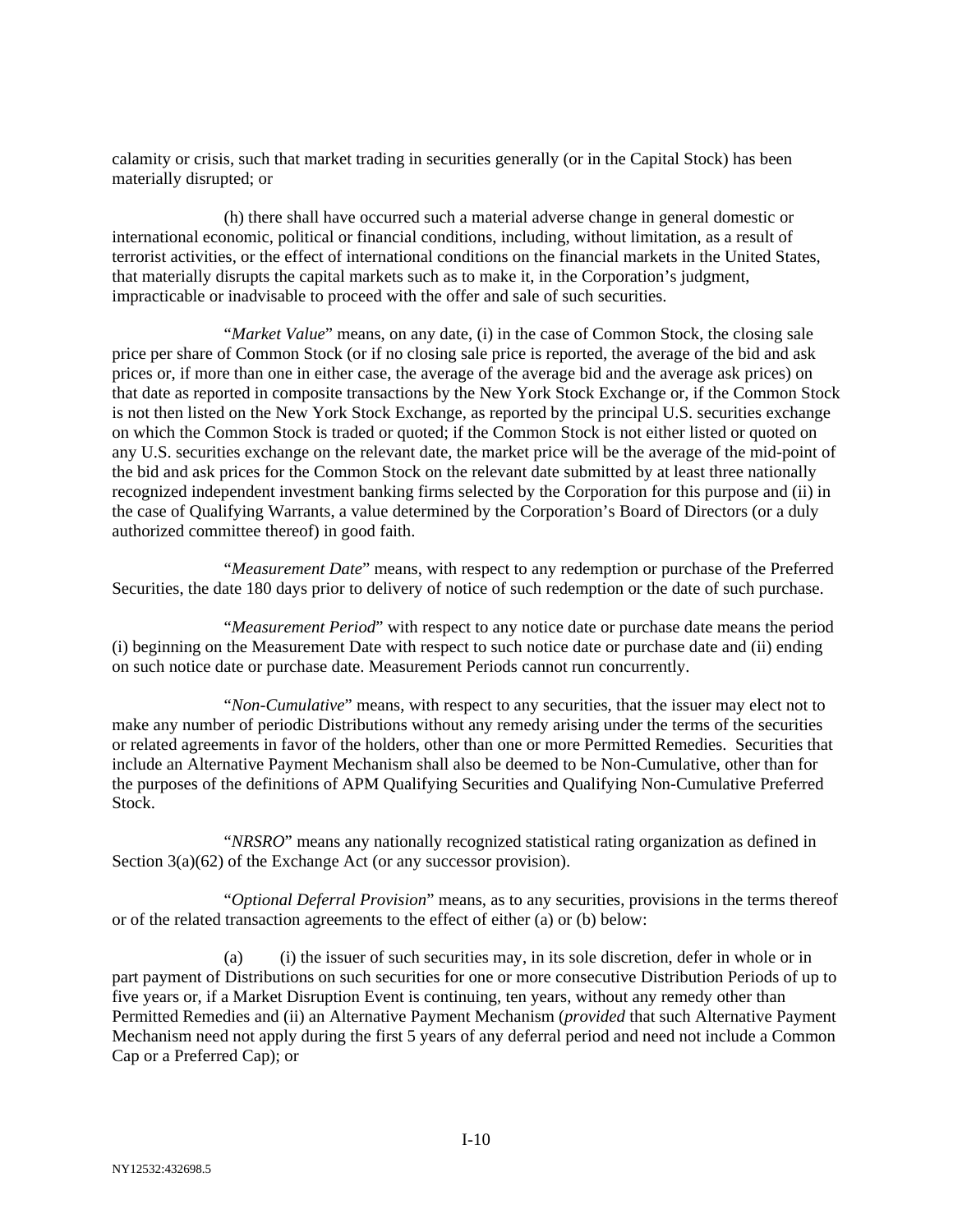(b) the issuer of such securities may, in its sole discretion, defer in whole or in part payment of Distributions on such securities for one or more consecutive Distribution Periods up to ten years, without any remedy other than Permitted Remedies.

"*Permitted Remedies*" means, with respect to any securities, one or more of the following remedies:

(a) rights in favor of the holders of such securities permitting such holders to elect one or more directors of the issuer (including any such rights required by the listing requirements of any stock or securities exchange on which such securities may be listed or traded); and

(b) complete or partial prohibitions on the issuer or its Subsidiaries paying Distributions on or repurchasing common stock or other securities that rank *pari passu* with or junior as to Distributions to such securities for so long as Distributions on such securities, including unpaid Distributions, remain unpaid.

"*Person*" means any individual, corporation, partnership, joint venture, trust, limited liability company, corporation or other entity, unincorporated organization or government or any agency or political subdivision thereof.

"*Preferred Cap*" has the meaning specified in the definition of Alternative Payment Mechanism.

"*Preferred Securities*" has the meaning specified in Recital A.

"*Qualifying Capital Securities*" means securities (other than Common Stock, Rights to acquire Common Stock or securities exchangeable for or convertible into Common Stock) that, in the determination of the Corporation's Board of Directors (or a duly authorized committee thereof) reasonably construing the definitions and other terms of this Replacement Capital Covenant, meet one of the following criteria:

(i) junior subordinated debt securities and guarantees issued by the Corporation or its Subsidiaries with respect to trust preferred securities if the junior subordinated debt securities and guarantees (1) rank *pari passu* with or junior to the Debentures upon the liquidation, dissolution or winding-up of the Corporation, (2) are Non-Cumulative, (3) have no maturity or a maturity of at least 53 years and (4) are subject to a Qualifying Replacement Capital Covenant;

(ii) securities issued by the Corporation or its Subsidiaries that (1) rank *pari passu* with or junior to the Debentures upon the liquidation, dissolution or winding-up of the Corporation, (2) have no maturity or a maturity of at least 53 years and (3)(i) are Non-Cumulative and are subject to a Qualifying Replacement Capital Covenant or (ii) have a Mandatory Trigger Provision and an Optional Deferral Provision and are subject to Intent-Based Replacement Disclosure; or

(iii) securities issued by the Corporation or its Subsidiaries that (1) rank *pari passu* with or junior to the Debentures, (2) have no maturity or a maturity of at least 33 years, (3) are subject to a Qualifying Replacement Capital Covenant and (4) have a Mandatory Trigger Provision and an Optional Deferral Provision;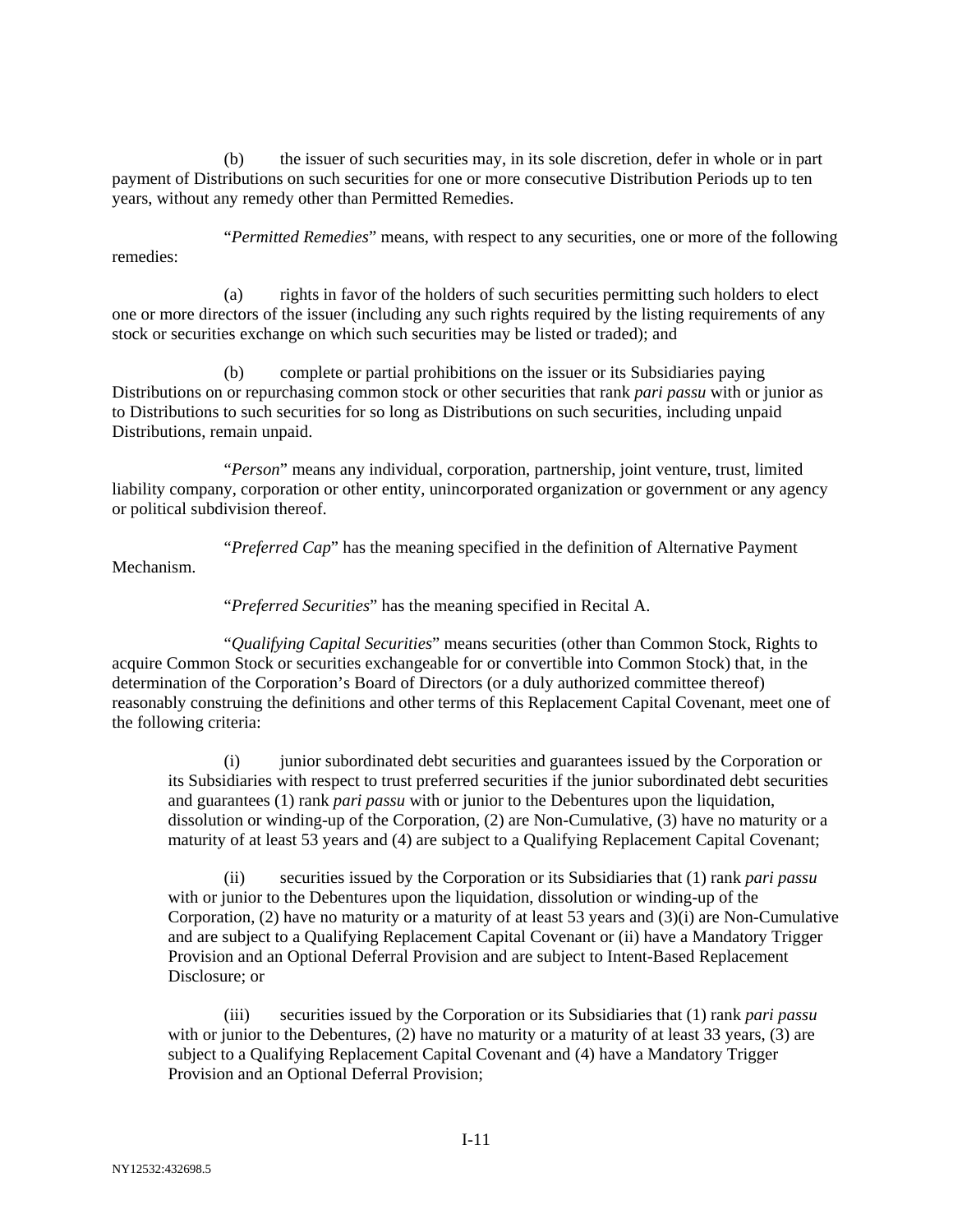*provided*, that if any of the securities described above is structured at the time of issuance with a Significant Distribution Rate Step-Up (whether interest or dividend) prior to April 17, 2012, then such security shall be subject to a Qualifying Replacement Capital Covenant that will remain in effect until at least April 17, 2012. "*Significant Distribution Rate Step-Up*" means, as to a Qualifying Capital Security, an increase in the distribution rate at a date after initial issuance of such security of more than 25 basis points (or, if the method of calculating distributions on such Qualifying Capital Security is changing at the time of such increase (for example, from a fixed rate to a floating rate based upon a margin above an index or from a floating rate based upon a margin above one index to a floating rate based upon a margin above a different index), an increase in the margin above the applicable credit spread used in calculating such increased rate as compared to the credit spread used in calculating the initial distribution rate of more than 25 basis points).

"*Qualifying Non-Cumulative Preferred Stock*" means non-cumulative perpetual preferred stock issued by the Corporation that contains no remedies other than Permitted Remedies and either (i) is subject to Intent-Based Replacement Disclosure and has a provision that provides for mandatory suspension of Distributions upon the Corporation's failure to satisfy one or more financial tests set forth therein or (ii) is subject to a Qualifying Replacement Capital Covenant.

"*Qualifying Replacement Capital Covenant*" means (a) a replacement capital covenant substantially similar to this Replacement Capital Covenant applicable to the Preferred Securities or (b) a replacement capital covenant, as identified by the Corporation's Board of Directors, or a duly authorized committee thereof, acting in good faith and in its reasonable discretion and reasonably construing the definitions and other terms of this Replacement Capital Covenant, (i) entered into by a company that at the time it enters into such replacement capital covenant is a reporting company under the Securities Exchange Act and (ii) that restricts the related issuer from redeeming, repaying, purchasing or defeasing, and restricts the Subsidiaries of such issuer from purchasing, identified securities except out of the proceeds of specified replacement capital securities that have terms and provisions at the time of redemption, repayment, purchase or defeasance that are as or more equity-like than the securities then being redeemed, repaid, purchased or defeased, raised within 180 days prior to the applicable redemption, repayment, purchase or defeasance date; *provided* that the term of such Qualifying Replacement Capital Covenant shall be determined at the time of issuance of the related Replacement Capital Securities taking into account the other characteristics of such securities.

"*Qualifying Warrants*" means net share settled warrants to purchase shares of Common Stock that have an exercise price greater than the current stock market price of the Corporation's Common Stock as of their date of pricing, do not entitle the Corporation to redeem these warrants for cash and do not entitle the holders to require the Corporation to repurchase these warrants for cash in any circumstances. The Corporation will state in the prospectus or other offering document for any APM Qualifying Securities that include an Alternative Payment Mechanism or a Mandatory Trigger Provision its intention that any Qualifying Warrants issued in accordance with an Alternative Payment Mechanism or a Mandatory Trigger Provision will have exercise prices at least 10% above the current stock market price of its Common Stock on the date of pricing of the warrants. The "*current stock market price*" of the Common Stock on any date shall be the closing sale price per share (or if no closing sale price is reported, the average of the bid and ask prices or, if more than one in either case, the average of the average bid and the average ask prices) on that date as reported in composite transactions by the New York Stock Exchange or, if the Common Stock is not then listed on the New York Stock Exchange, as reported by the principal U.S. securities exchange on which the Common Stock is traded. If the Common Stock is not listed on any U.S. securities exchange on the relevant date, the "*current stock market price*" shall be the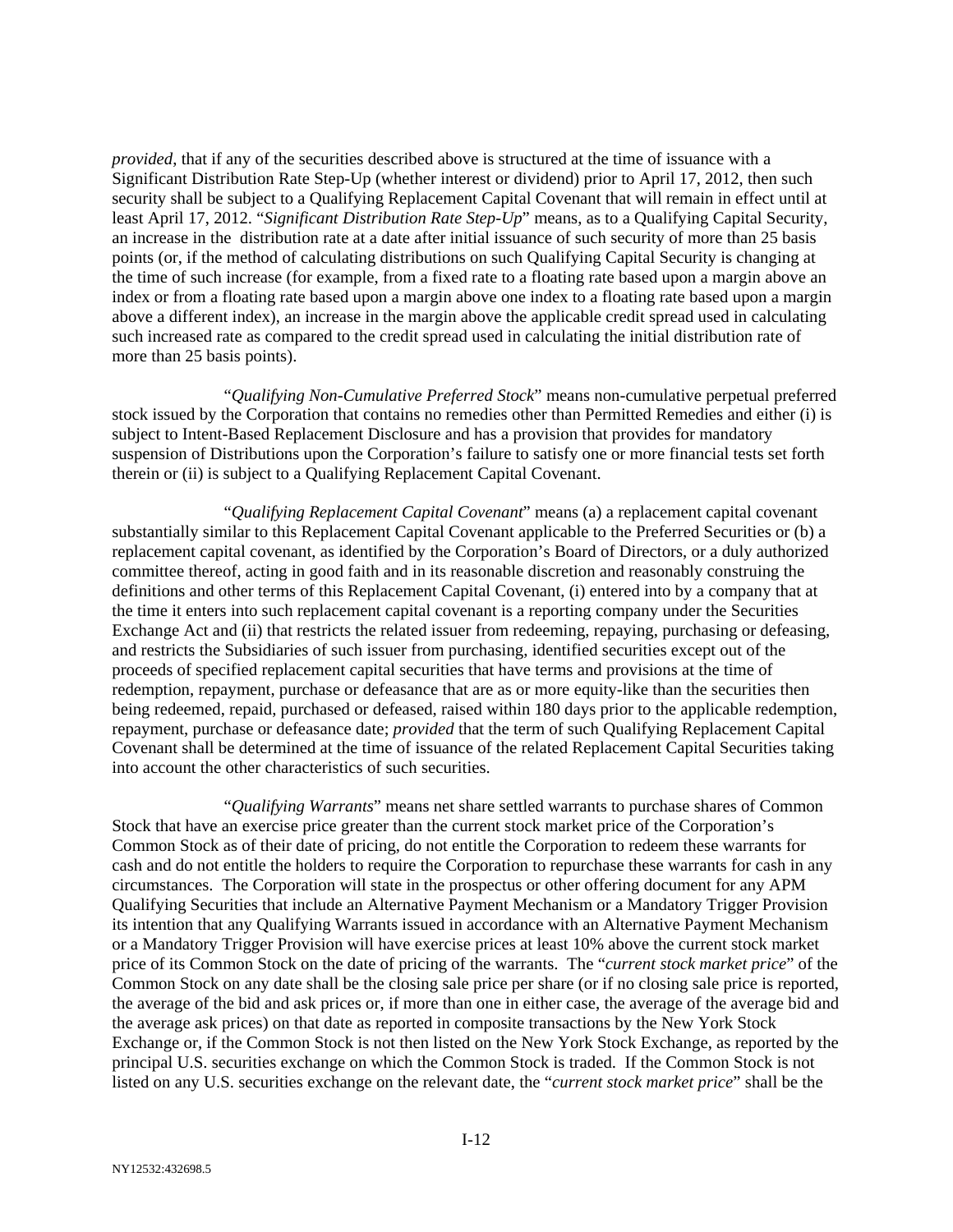average of the mid-point of the last bid and ask prices for the Common Stock on the relevant date from each of at least three nationally recognized independent investment banking firms selected by the Corporation for this purpose.

"*Redesignation Date*" means, as to the Covered Debt in effect at any time, the earliest of (a) the date that is two years prior to the final maturity date of such Covered Debt, (b) if the Corporation elects to redeem or defease, or the Corporation or a Subsidiary of the Corporation elects to purchase, such Covered Debt either in whole or in part with the consequence that after giving effect to such redemption, defeasance or purchase, the outstanding principal amount of such Covered Debt is less than \$100,000,000, the applicable redemption, defeasance or purchase date and (c) if such Covered Debt is not Eligible Subordinated Debt of the Corporation, the date on which the Corporation issues long-term indebtedness for money borrowed that is Eligible Subordinated Debt.

"*Replacement Capital Covenant*" has the meaning specified in the introduction to this

"*Replacement Capital Securities*" has the meaning specified in Section 2.

"*Repurchase Restriction*" means, with respect to any APM Qualifying Securities that include an Alternative Payment Mechanism or a Mandatory Trigger Provision, provisions that require the Corporation and its Subsidiaries not to redeem, purchase or defease any of its securities ranking junior to or *pari passu* with any APM Qualifying Securities the proceeds of which were used to settle deferred interest during the relevant deferral period until at least one year after all deferred Distributions have been paid, except where non-payment would cause the Corporation to breach the terms of the relevant instrument, other than the following (none of which shall be restricted or prohibited by a Repurchase Restriction) if deferral of distributions continues for more than one year:

redemptions, purchases or other acquisitions of shares of Common Stock in connection with any Employee Benefit Plan; or

(ii) purchases of shares of Common Stock pursuant to a contractually binding requirement to buy Common Stock entered into prior to the beginning of the related deferral period, including under a contractually binding stock repurchase plan.

"*Rights to acquire Common Stock*" includes the number of shares of Common Stock obtainable upon exercise or conversion of any right to acquire Common Stock, including any right to acquire Common Stock pursuant to a stock purchase plan, Employee Benefit Plan or the Assurance Agreements.

"*Securities Exchange Act*" means the Securities Exchange Act of 1934, as amended from time to time.

"*Subordinated Indenture*" means the Junior Subordinated Debt Indenture, dated as of March 13, 2007, between the Corporation and The Bank of New York, as trustee, as amended and supplemented from time to time in accordance with its terms.

"*Subsidiary*" means, at any time, any Person the shares of stock or other ownership interests of which having ordinary voting power to elect a majority of the board of directors or other

instrument.